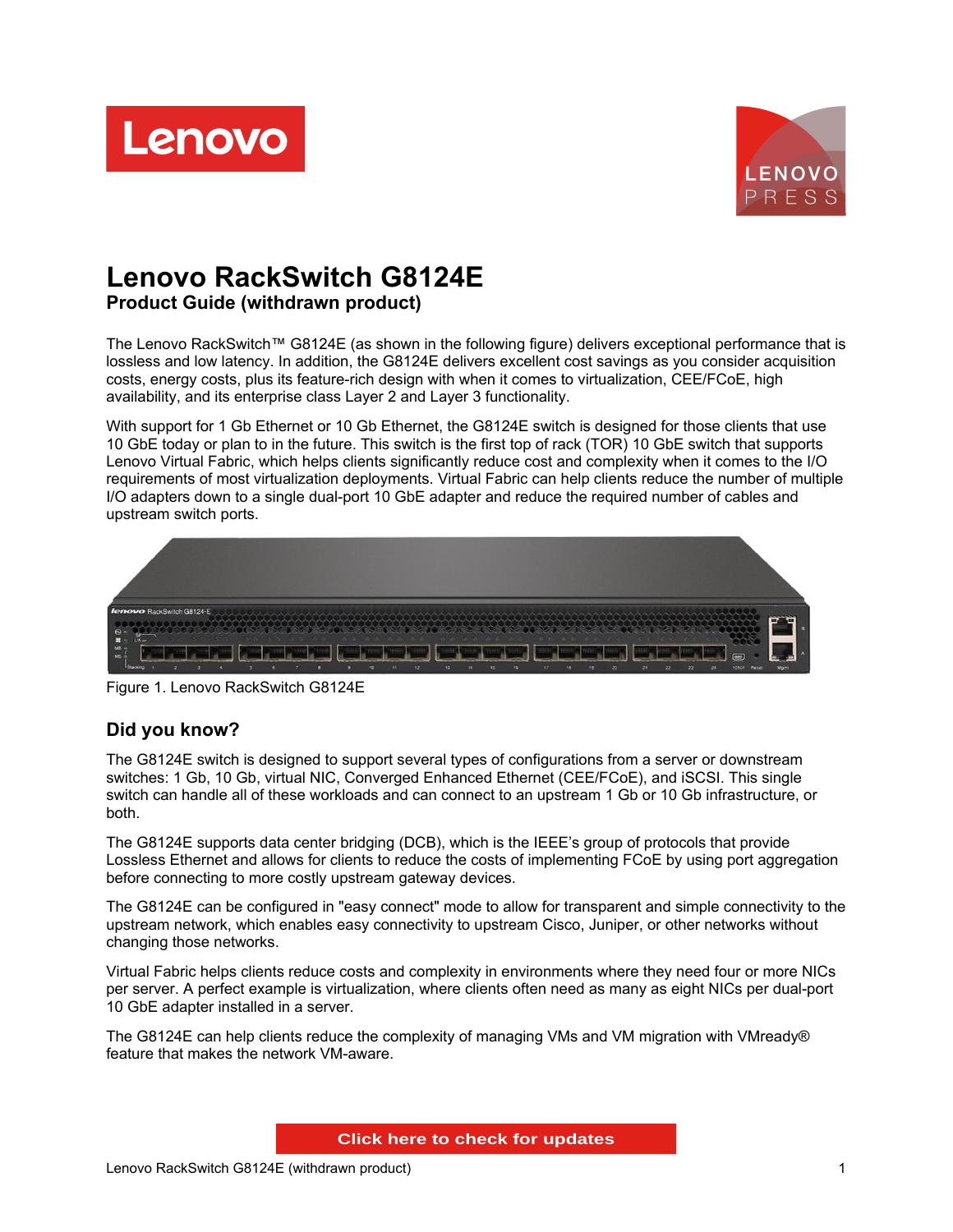## **Key features**

The RackSwitch G8124E switch is considered particularly suited for the following customers:

- Customers who need ultra-low latency 10 GbE networking
- Customers who need to converge their SAN and LAN and need a FCoE transit switch
- Customers who need ways to reduce cost (CAPEX):
	- Converge LAN and SAN traffic
		- Purchase fewer adapters, transceivers, and cables per server
		- Reduce upstream switching costs; fewer ports
- Customers who need to reduce complexity (OPEX):
	- Fewer adapters to manage
		- Manage fewer cables, which helps reduce potential points of failure
		- Ability to standardize on Ethernet from all servers; Ethernet for all connectivity in a rack
		- Ability to push out FC split to the end of the row

The RackSwitch G8124E offers the following features and benefits:

• High performance

The 10 GbE low latency (as low as 570 nanoseconds) switch provides the best combination of extremely low latency, non-blocking line-rate switching, and ease of management.

• Lower power and better cooling

The G8124E uses as little power as two 60 W light bulbs, which is a fraction of the power consumption of most competitive offerings. The G8124E rear-to-front cooling design reduces data center air conditioning costs by having airflow match the servers in the rack. In addition, variable speed fans assist in automatically reducing power consumption.

• Virtual Fabric

Virtual Fabric can help customers address I/O requirements for multiple NICs while also helping reduce cost and complexity. Virtual Fabric allows for the carving up of a physical NIC into multiple virtual NICs (up to 4 vNICs per 10 Gb physical port) and creates a virtual pipe between the adapter and the switch for improved performance, availability, and security while reducing cost and complexity.

• VM-aware networking

VMready software on the switch helps reduce configuration complexity while significantly improving security levels in virtualized environments. VMready automatically detects virtual machine movement from one physical server to another and instantly reconfigures each VM's network policies across VLANs to keep the network up and running without interrupting traffic or impacting performance. VMready works with all leading VM providers, such as VMware, Citrix Xen, and Microsoft Hyper-V.

• Layer 3 functionality

The switch includes Layer 3 functionality, which provides security and performance benefits as inter-VLAN traffic stays within the chassis. This switch also provides the full range of Layer 3 protocols from static routes for technologies, such as Open Shortest Path First (OSPF) and Border Gateway Protocol (BGP) for enterprise customers.

#### • Seamless interoperability RackSwitch switches interoperate seamlessly with other vendors' upstream switches.

Fault tolerance

These switches learn alternative routes automatically and perform faster convergence if there is a link, switch, or power failure. The switch uses proven technologies, such as L2 trunk failover, advanced VLAN-based failover, VRRP, Hot Links, IGMP V3 snooping, and OSPF.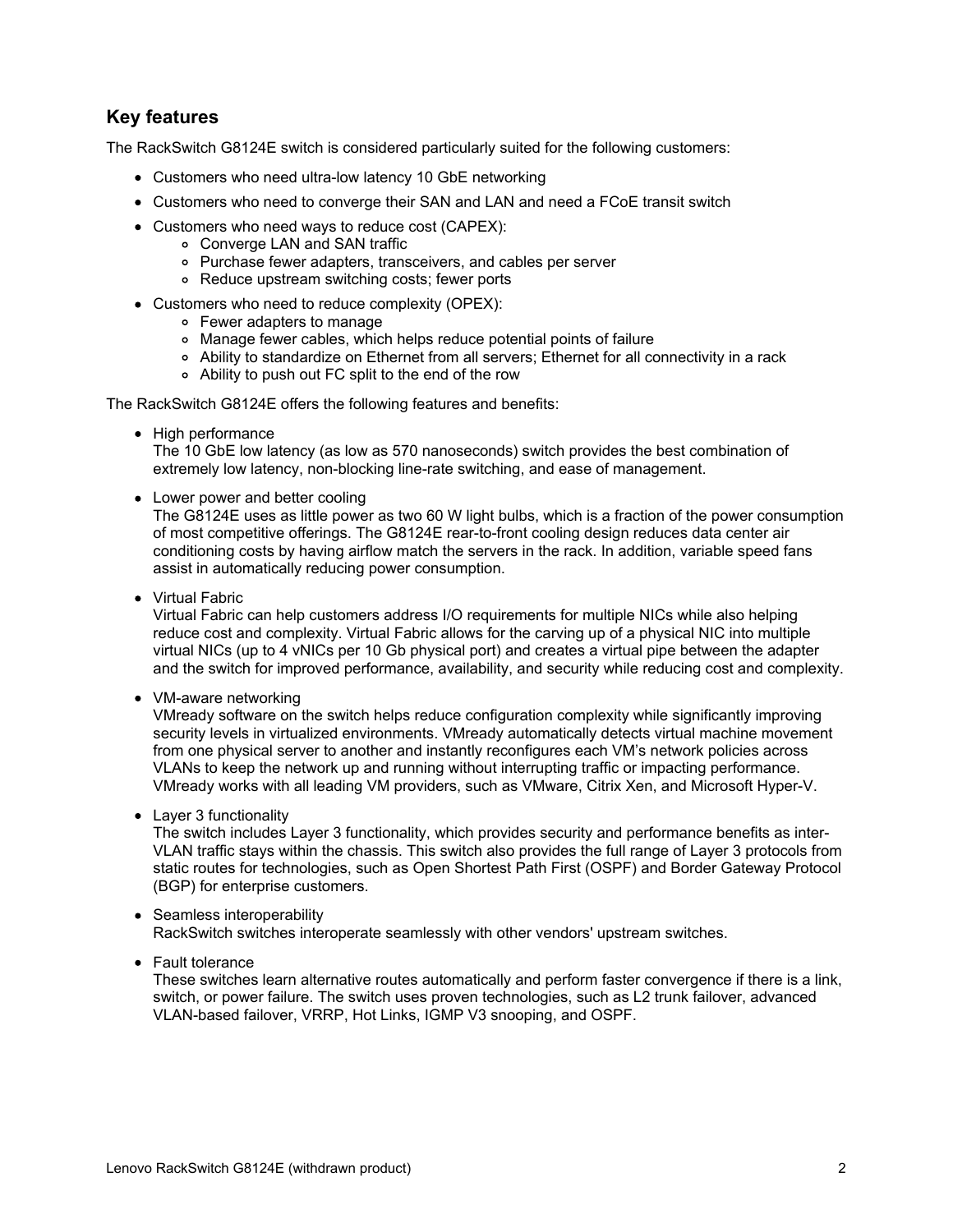• Converged fabric

The switch supports CEE/DCB and connectivity to FCoE gateways. CEE helps enable clients to combine storage, messaging traffic, VoIP, video, and other data on a common data center Ethernet infrastructure. FCoE helps enable highly efficient block storage over Ethernet for consolidating server network connectivity. As a result, clients can deploy a single server interface for multiple data types, which can simplify deployment and management of server network connectivity while maintaining the high availability and robustness that is required for storage transactions.

Transparent networking capability

With a simple configuration change to Easy Connect mode, the RackSwitch G8124E becomes a transparent network device that is invisible to the core, which eliminates network administration concerns of Spanning Tree Protocol configuration and interoperability and VLAN assignments and avoids any possible loops. By emulating a host NIC to the data center core, it accelerates the provisioning of VMs by eliminating the need to configure the typical access switch parameters.

## **Components and connectors**

The front panel of the RackSwitch G8124E is shown in the following figure.



Figure 2. Front panel of the RackSwitch G8124E

The front panel of the G8124E features the following components:

- LEDs that display the status of the switch and the network.
- One Mini-USB RS-232 console port that provides another means to configure the switch.
- 24x SFP/SFP+ ports to attach SFP/SFP+ transceivers for 1 Gb or 10 Gb Ethernet connections or DAC cables for 10 Gb Ethernet connections.
- Two RJ-45 10/100/1000 Mb Ethernet ports for out-of-band management.

The rear panel of the RackSwitch G8124E is shown in the following figure.



Figure 3. Rear panel of the RackSwitch G8124E

The rear panel of the G8124E features the following components:

- Two redundant fixed 275 W AC (100 240 V) power supplies (IEC 320-C14 power connector)
- Six fixed fans that provide N+1 redundancy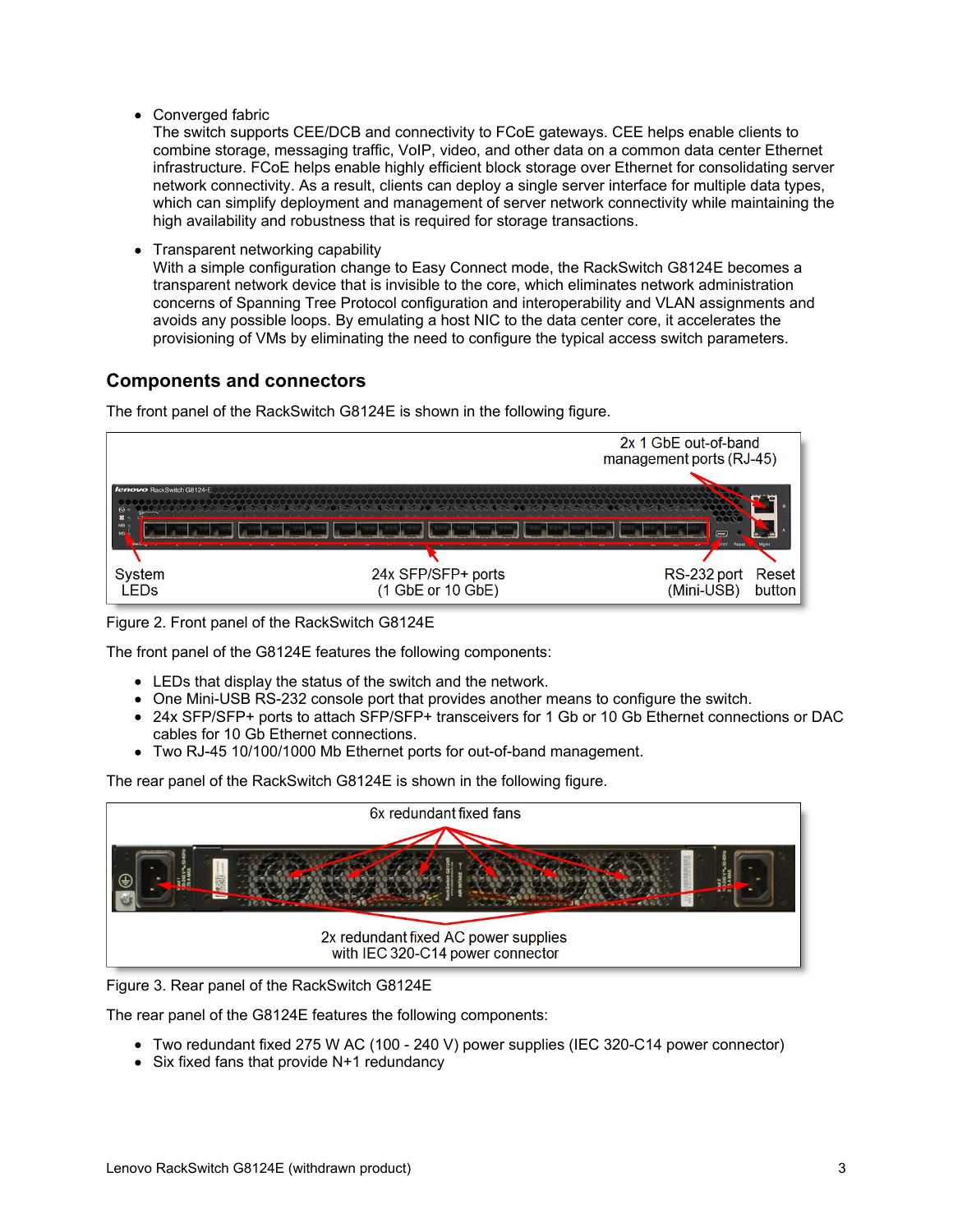## **System specifications**

The following table lists the RackSwitch G8124E system specifications.

| <b>Attribute</b>        | <b>Specification</b>                                                                                                                                                                                                                                                                                                                                                                                                                                               |
|-------------------------|--------------------------------------------------------------------------------------------------------------------------------------------------------------------------------------------------------------------------------------------------------------------------------------------------------------------------------------------------------------------------------------------------------------------------------------------------------------------|
| Form factor             | 1U rack mount                                                                                                                                                                                                                                                                                                                                                                                                                                                      |
| Ports                   | 24x SFP/SFP+ ports                                                                                                                                                                                                                                                                                                                                                                                                                                                 |
| SFP/SFP+ media<br>types | 10 Gb Ethernet SFP+:<br>• 10 GbE short-range (SR) SFP+ transceivers<br>10 GbE long-range (LR) SFP+ transceivers<br>10 GbE extended-range (ER) SFP+ transceivers<br>10 GbE RJ-45 SFP+ transceivers<br>10 GbE SFP+ active optical cables (AOCs)<br>• 10 GbE SFP+ direct attach copper (DAC) cables                                                                                                                                                                   |
|                         | 1/10 Gb Ethernet SFP+:<br>• 1/10 GbE SX/SR SFP+ transceivers<br>1 Gb Ethernet SFP:                                                                                                                                                                                                                                                                                                                                                                                 |
|                         | • 1 GbE short-wavelength (SX) SFP transceivers<br>• 1 GbE long-wavelength (LX) SFP transceivers<br>• 1 GbE RJ-45 SFP transceivers                                                                                                                                                                                                                                                                                                                                  |
| Port speeds             | • 10 GbE SFP+ transceivers, DAC cables and AOCs: 10 Gbps<br>1/10 GbE SFP+ transceivers: 1 Gbps or 10 Gbps<br>• 1 GbE SFP transceivers: 1 Gbps                                                                                                                                                                                                                                                                                                                      |
| Switching method        | Cut-through.                                                                                                                                                                                                                                                                                                                                                                                                                                                       |
| Data traffic types      | Unicast, multicast, broadcast.                                                                                                                                                                                                                                                                                                                                                                                                                                     |
| Software features       | Lenovo Networking OS:                                                                                                                                                                                                                                                                                                                                                                                                                                              |
|                         | Layer 2 switching, Layer 3 switching, virtual local area networks (VLANs), VLAN tagging,<br>spanning tree protocol (STP), link aggregation (trunk) groups (LAGs), virtual LAGs (vLAGs), Hot<br>Links, Layer 2 failover, quality of service (QoS), VMready, IPv4/IPv6 management, IPv4/IPv6<br>routing, IPv4 virtual router redundancy protocol (VRRP), virtual NICs, Converged Enhanced<br>Ethernet, Fibre Channel over Ethernet (FCoE) transit switch operations. |
| Performance             | Non-blocking architecture with wire-speed forwarding of traffic:<br>• 100% line-rate performance<br>• Up to 480 Gbps aggregated throughput<br>• As low as 570 nanoseconds switching latency<br>Up to 9,216-byte jumbo frames<br>• Receive buffer size: 2 MB                                                                                                                                                                                                        |
| Scalability             | • MAC address forwarding database entries: 16,000<br>VLANs: 4,095<br>Per VLAN Rapid Spanning Tree (PVRST) instances: 128<br>Multiple STP (MSTP) instances: 32<br>Link aggregation groups: 16<br>• Ports in a link aggregation group: 12                                                                                                                                                                                                                            |
| Cooling                 | Six 5+1 redundant fixed fans. Rear (non-port side) to front (port side) or front to rear airflow.                                                                                                                                                                                                                                                                                                                                                                  |
| Power supply            | Two load-sharing, redundant fixed 275 W AC (100 - 240 V) power supplies (1x IEC 320-<br>C14 connector on each power supply).                                                                                                                                                                                                                                                                                                                                       |
| Hot-swap parts          | SFP/SFP+ transceivers, SFP+ DAC cables.                                                                                                                                                                                                                                                                                                                                                                                                                            |
| Management<br>ports     | 2x 10/100/1000 Mb Ethernet ports (RJ-45); 1x RS-232 port (Mini-USB).                                                                                                                                                                                                                                                                                                                                                                                               |

Table 1. System specifications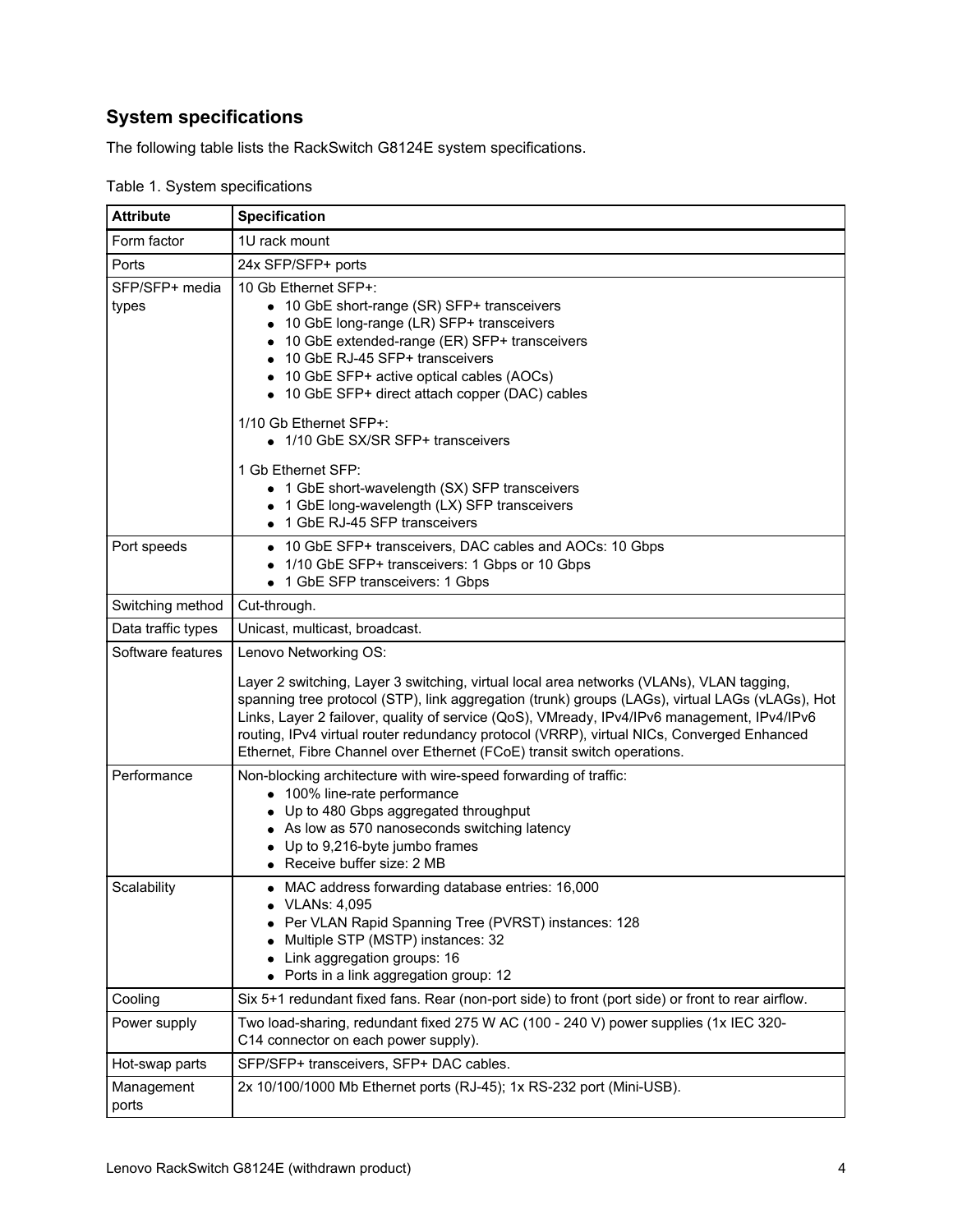| <b>Attribute</b>                     | <b>Specification</b>                                                                                                                                                                                                                                                                                                                    |
|--------------------------------------|-----------------------------------------------------------------------------------------------------------------------------------------------------------------------------------------------------------------------------------------------------------------------------------------------------------------------------------------|
| Management<br>interfaces             | Industry standard command line interface (isCLI); SNMP v1 and v3; Netconf (XML). Optional<br>Lenovo XClarity for discovery, inventory, monitoring and events.                                                                                                                                                                           |
| Security features                    | Secure Shell (SSH); Secure Copy (SCP); Secure FTP (sFTP); user level security; Role-based<br>Access Control (RBAC); LDAP/LDAPS, RADIUS, and TACACS+ authentication; access control<br>lists (ACLs); port-based network access control (IEEE 802.1x).                                                                                    |
| Hardware<br>warranty                 | Three-year Customer Replaceable Unit limited warranty with 9x5 Next Business Day Parts<br>Delivered. Optional warranty service upgrades are available through Lenovo: onsite service,<br>24x7 coverage, 2-hour or 4-hour response time, 1-year or 2-year post-warranty extensions,<br>Premier support, and basic installation services. |
| Software<br>maintenance              | Three-year software support and subscription is included in the base warranty. Optional 1-year<br>and 2-year warranty extensions include software support and subscription.                                                                                                                                                             |
| Mean Time<br><b>Between Failures</b> | 189,060 hours with ambient operating temperature of 40° C.                                                                                                                                                                                                                                                                              |
| <b>Dimensions</b>                    | Height: 44 mm (1.7 in.); width: 439 mm (17.3 in.); depth: 381 mm (15.0 in.)                                                                                                                                                                                                                                                             |
| Weight                               | 6.4 kg (14.1 lb).                                                                                                                                                                                                                                                                                                                       |

## **Models**

The following table lists the G8124E switch models.

Table 2. G8124E switch models

| <b>Description</b>                       | <b>Part</b><br>I number | Machine<br>Type-Model | Feature<br>code   |
|------------------------------------------|-------------------------|-----------------------|-------------------|
| Lenovo RackSwitch G8124E (Rear to Front) | 17159BR6                | 7159-HC9              | AT0B              |
| Lenovo RackSwitch G8124E (Front to Rear) | 7159BF7                 | 7159-HC7              | AT <sub>0</sub> C |

The part numbers for the G8124E switches include the following items:

- One Lenovo RackSwitch G8124E switch
- Generic Rack Mount Kit (2-post)
- Console Cable Kit:
	- RJ-45 (plug) to RJ-45 (plug) serial cable (1 m)
	- Mini-USB to RJ-45 (jack) adapter cable (0.2 m) with retention clip
	- DB-9 to RJ-45 (jack) adapter
- Documentation package

#### **Configuration notes:**

- Power cables are not included and must be ordered together with the switch (see "Power supplies and cables" for details).
- SFP/SFP+ transceivers and cables are not included and must be ordered together with the switch (see "Transceivers and cables" for details).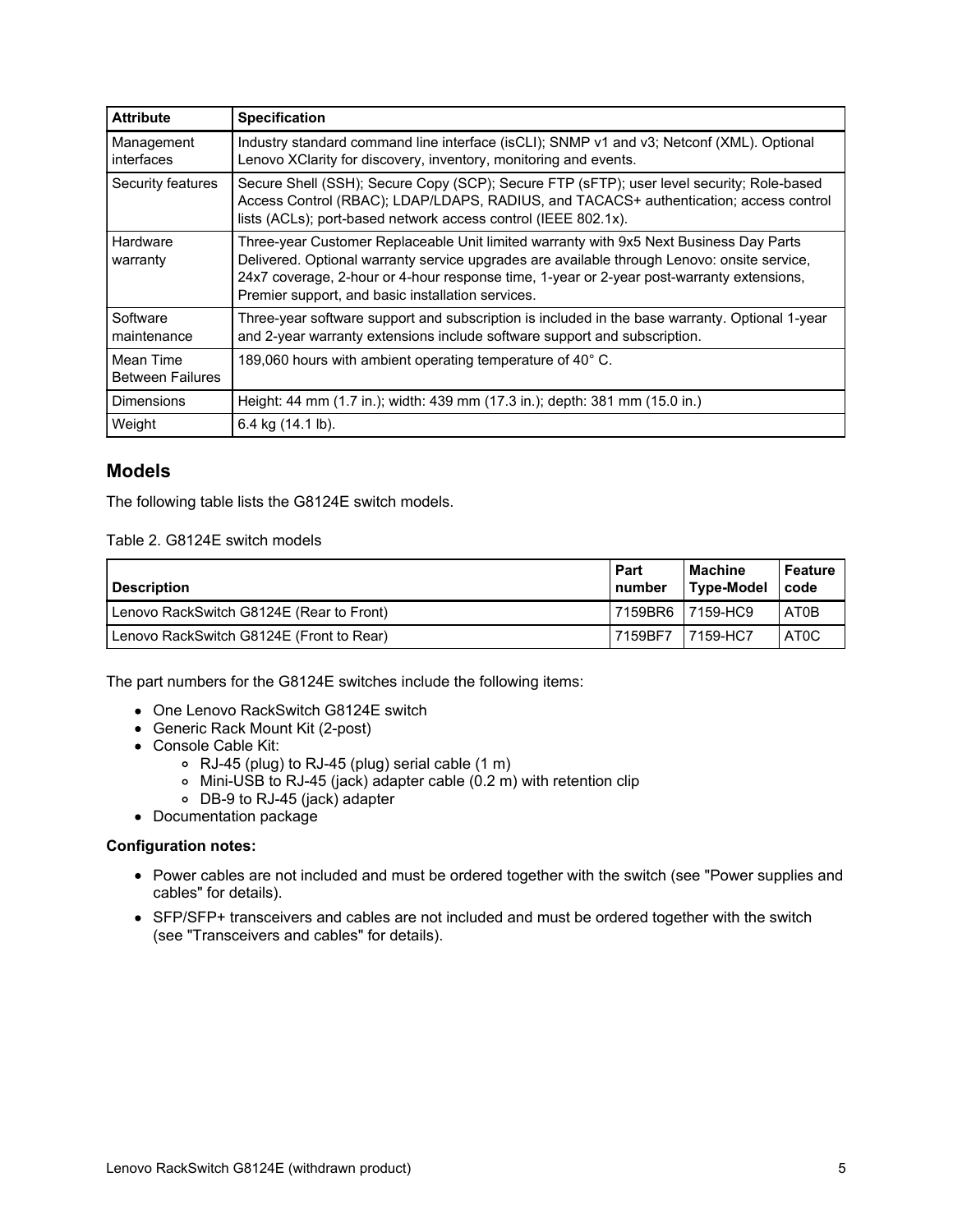## **Transceivers and cables**

With the flexibility of the G8124E switch, customers can choose the following connectivity technologies:

- For 1 GbE links, customers can use RJ-45 SFP transceivers with UTP cables up to 100 meters. For longer distances, the 1000BASE-SX transceiver can support distances up to 220 meters with 62.5  $\mu$ (OM1) or up to 550 meters on 50 µ (OM2) multi-mode fiber optic cables, or the 1000BASE-LX transceiver can support distances up to 10 kilometers on single-mode fiber optic cables (1310 nm).
- For 10 GbE links, customers can use direct-attached copper (DAC) SFP+ cables for in-rack cabling for distances up to 7 meters or SFP+ active optical cables (AOCs) for distances up to 20 meters. These cables have SFP+ connectors on each end, and they do not need separate transceivers. For distances up to 30 meters, the 10GBASE-T SFP+ transceiver can be used with Category 6a or 7 RJ-45 UTP cables.

For longer distances, the 10GBASE-SR transceiver can support distances up to 300 meters on OM3 or up to 400 meters on OM4 multimode fiber optic cables. The 10GBASE-LR transceivers can support distances up to 10 kilometers on single mode fiber optic cables.

For extended distances, the 10GBASE-ER transceivers can support distances up to 40 kilometers on single mode fiber optic cables.

The supported cables and transceivers are listed in the following table.

| <b>Description</b>                                                                       | Part number | <b>Feature</b><br>code | <b>Maximum</b><br>quantity |
|------------------------------------------------------------------------------------------|-------------|------------------------|----------------------------|
| SFP transceivers - 1 GbE                                                                 |             |                        |                            |
| Lenovo 1000BASE-T (RJ-45) SFP Transceiver (no 10/100 Mbps support)                       | 00FE333     | A5DL                   | 24                         |
| Lenovo 1000BASE-SX SFP Transceiver                                                       | 81Y1622     | 3269                   | 24                         |
| Lenovo 1000BASE-LX SFP Transceiver                                                       | 90Y9424     | A <sub>1</sub> PN      | 24                         |
| UTP Category 5E cables for 1 GbE SFP RJ-45 transceivers and 1 GbE RJ-45 management ports |             |                        |                            |
| 0.6m Green Cat5e Cable                                                                   | 40K5563     | 3796                   | 26                         |
| 1.5m Blue Cat5e Cable                                                                    | 40K8785     | 3802                   | 26                         |
| 1.5m Green Cat5e Cable                                                                   | 40K5643     | 3797                   | 26                         |
| 3m Blue Cat5e Cable                                                                      | 40K5581     | 3803                   | 26                         |
| 3m Green Cat5e Cable                                                                     | 40K5793     | 3798                   | 26                         |
| 3m Yellow Cat5e Cable                                                                    | 40K8957     | 3793                   | 26                         |
| 10m Blue Cat5e Cable                                                                     | 40K8927     | 3804                   | 26                         |
| 10m Green Cat5e Cable                                                                    | 40K5794     | 3799                   | 26                         |
| 25m Blue Cat5e Cable                                                                     | 40K8930     | 3805                   | 26                         |
| 25m Green Cat5e Cable                                                                    | 40K8869     | 3800                   | 26                         |
| SFP+ transceivers - 10 GbE                                                               |             |                        |                            |
| Lenovo Dual Rate 1/10Gb SX/SR SFP+ Transceiver                                           | 00MY034     | <b>ATTJ</b>            | 24                         |
| Lenovo 10Gb SFP+ SR Transceiver (10GBASE-SR)                                             | 46C3447     | 5053                   | 24                         |
| Lenovo 10Gb SFP+ LR Transceiver (10GBASE-LR)                                             | 90Y9412     | A <sub>1</sub> PM      | 24                         |
| Lenovo 10GBASE-LR SFP+ Transceiver                                                       | 00FE331     | <b>BORJ</b>            | 24                         |
| Lenovo 10Gb SFP+ ER Transceiver (10GBASE-ER)                                             | 90Y9415     | A <sub>1</sub> PP      | 24                         |
| Lenovo 10GBASE-T SFP+ Transceiver                                                        | 7G17A03130  | AVV <sub>1</sub>       | 24                         |
| Optical cables for 1 GbE SFP SX and 10 GbE SFP+ SR transceivers                          |             |                        |                            |
| Lenovo 0.5m LC-LC OM3 MMF Cable                                                          | 00MN499     | ASR <sub>5</sub>       | 24                         |

Table 3. Supported SFP/SFP+ transceivers and DAC cables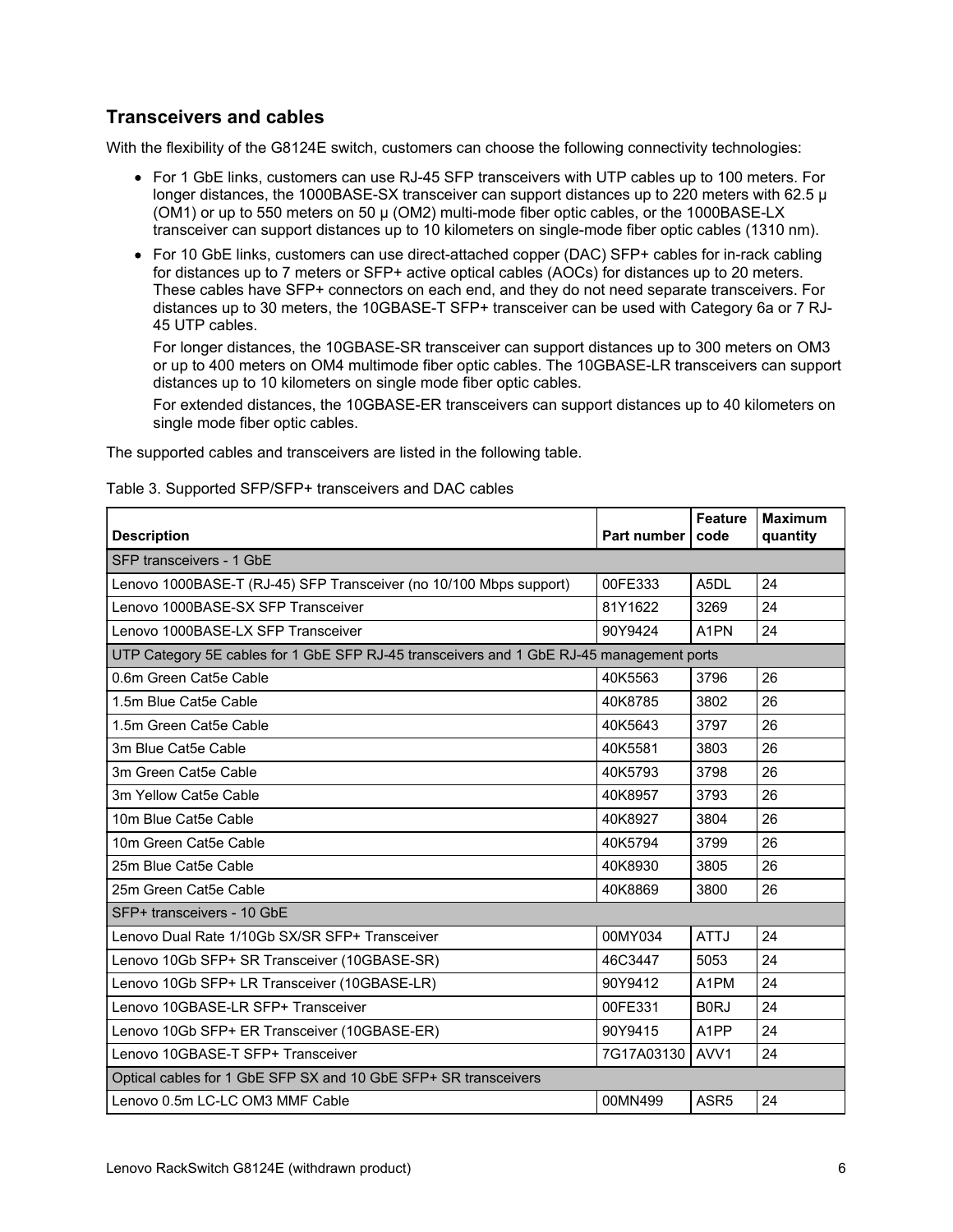| <b>Description</b>                                                                                       | <b>Part number</b> | <b>Feature</b><br>code        | <b>Maximum</b><br>quantity |
|----------------------------------------------------------------------------------------------------------|--------------------|-------------------------------|----------------------------|
| Lenovo 1m LC-LC OM3 MMF Cable                                                                            | 00MN502            | ASR <sub>6</sub>              | 24                         |
| Lenovo 3m LC-LC OM3 MMF Cable                                                                            | 00MN505            | ASR7                          | 24                         |
| Lenovo 5m LC-LC OM3 MMF Cable                                                                            | 00MN508            | ASR8                          | 24                         |
| Lenovo 10m LC-LC OM3 MMF Cable                                                                           | 00MN511            | ASR9                          | 24                         |
| Lenovo 15m LC-LC OM3 MMF Cable                                                                           | 00MN514            | <b>ASRA</b>                   | 24                         |
| Lenovo 25m LC-LC OM3 MMF Cable                                                                           | 00MN517            | <b>ASRB</b>                   | 24                         |
| Lenovo 30m LC-LC OM3 MMF Cable                                                                           | 00MN520            | <b>ASRC</b>                   | 24                         |
| UTP Category 6 cables for 1 GbE SFP and 10 GbE SFP+ RJ-45 transceivers, and 1 GbE RJ-45 management ports |                    |                               |                            |
| 10m Cat6 Blue Cable                                                                                      | 90Y3721            | A1MU                          | 26                         |
| 10m Cat6 Green Cable                                                                                     | 90Y3718            | A1MT                          | 26                         |
| 10m Cat6 Yellow Cable                                                                                    | 90Y3715            | A <sub>1</sub> M <sub>S</sub> | 26                         |
| 25m Cat6 Blue Cable                                                                                      | 90Y3730            | A1MX                          | 26                         |
| 25m Cat6 Green Cable                                                                                     | 90Y3727            | A1MW                          | 26                         |
| 25m Cat6 Yellow Cable                                                                                    | 90Y3724            | A1MV                          | 26                         |
| SFP+ active optical cables - 10 GbE                                                                      |                    |                               |                            |
| Lenovo 1m SFP+ to SFP+ Active Optical Cable                                                              | 00YL634            | <b>ATYX</b>                   | 24                         |
| Lenovo 3m SFP+ to SFP+ Active Optical Cable                                                              | 00YL637            | <b>ATYY</b>                   | 24                         |
| Lenovo 5m SFP+ to SFP+ Active Optical Cable                                                              | 00YL640            | <b>ATYZ</b>                   | 24                         |
| Lenovo 7m SFP+ to SFP+ Active Optical Cable                                                              | 00YL643            | ATZ0                          | 24                         |
| Lenovo 15m SFP+ to SFP+ Active Optical Cable                                                             | 00YL646            | ATZ1                          | 24                         |
| Lenovo 20m SFP+ to SFP+ Active Optical Cable                                                             | 00YL649            | ATZ <sub>2</sub>              | 24                         |
| SFP+ passive direct-attach cables - 10 GbE                                                               |                    |                               |                            |
| Lenovo 0.5m Passive DAC SFP+ Cable                                                                       | 00D6288            | A3RG                          | 24                         |
| Lenovo 1m Passive DAC SFP+ Cable                                                                         | 90Y9427            | A1PH                          | 24                         |
| Lenovo 1.5m Passive DAC SFP+ Cable                                                                       | 00AY764            | A51N                          | 24                         |
| Lenovo 2m Passive DAC SFP+ Cable                                                                         | 00AY765            | A51P                          | 24                         |
| Lenovo 3m Passive DAC SFP+ Cable                                                                         | 90Y9430            | A <sub>1</sub> PJ             | 24                         |
| Lenovo 5m Passive DAC SFP+ Cable                                                                         | 90Y9433            | A <sub>1</sub> PK             | 24                         |
| Lenovo 7m Passive DAC SFP+ Cable                                                                         | 00D6151            | A3RH                          | 24                         |
| SFP+ active direct-attach cables - 10 GbE                                                                |                    |                               |                            |
| Lenovo 1m Active DAC SFP+ Cable                                                                          | 00VX111            | AT <sub>2</sub> R             | 24                         |
| Lenovo 3m Active DAC SFP+ Cable                                                                          | 00VX114            | AT <sub>2</sub> S             | 24                         |
| Lenovo 5m Active DAC SFP+ Cable                                                                          | 00VX117            | AT2T                          | 24                         |
| Spare console cables                                                                                     |                    |                               |                            |
| Console Cable Kit Spare (RJ-45/DB9)                                                                      | 90Y9462            | A2MG                          | $\mathbf 1$                |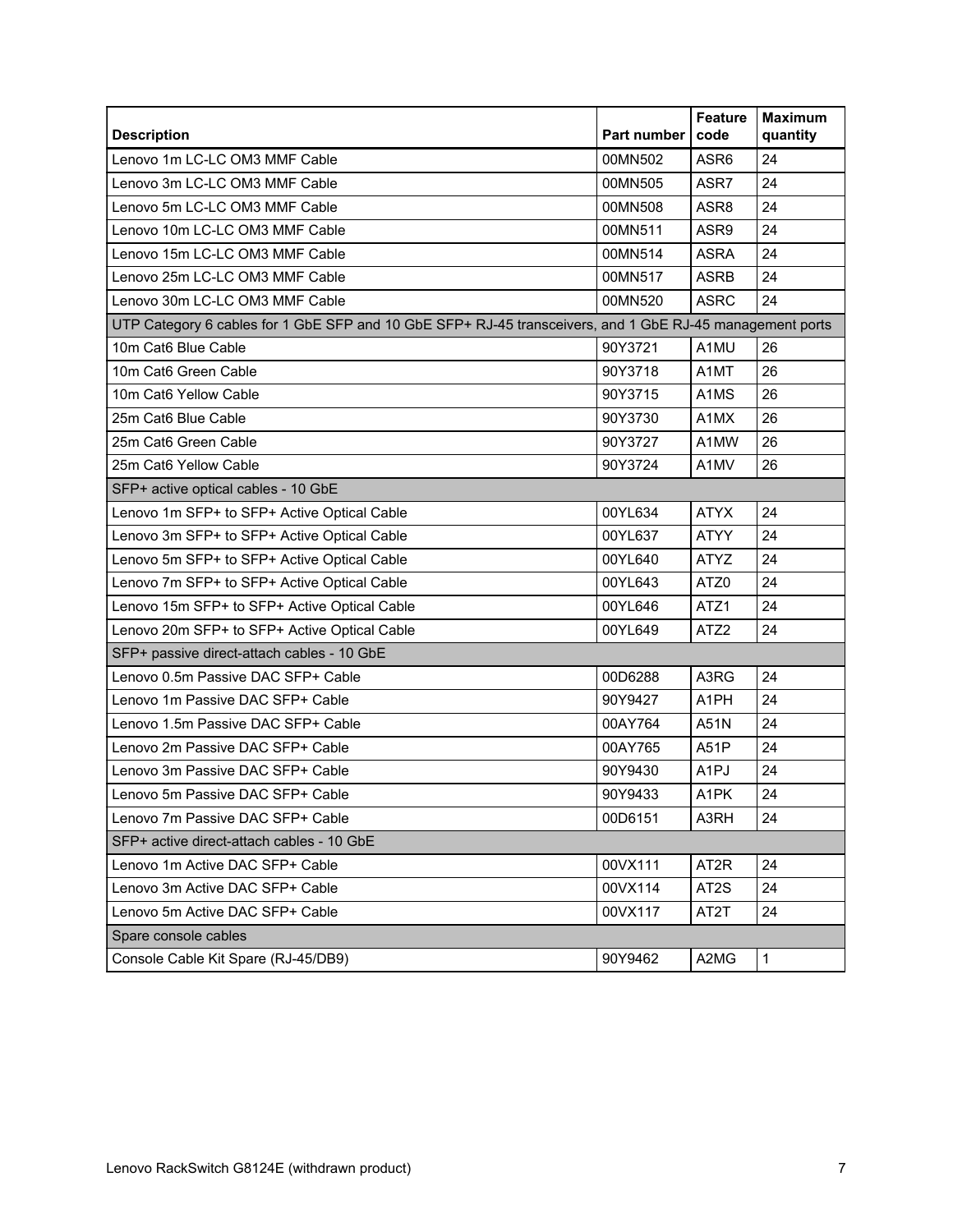The network cables that can be used with the switch are listed in the following table.

| Table 4. G8124E network cabling requirements |  |
|----------------------------------------------|--|
|----------------------------------------------|--|

| <b>Transceiver</b>                              | <b>Standard</b>        | Cable                                                                                                                                                      | <b>Connector</b> |
|-------------------------------------------------|------------------------|------------------------------------------------------------------------------------------------------------------------------------------------------------|------------------|
| 10 Gb Ethernet                                  |                        |                                                                                                                                                            |                  |
| 10Gb SR SFP+ (46C3447)<br>1/10Gb SFP+ (00MY034) | 10GBASE-SR             | Up to 30 m with fiber optic cables supplied by Lenovo<br>(see Table 3); up to 300 m with OM3 or up to 400 m with<br>OM4 multimode fiber optic cable        | <b>LC</b>        |
| 10Gb LR SFP+<br>(90Y9412, 00FE331)              | 10GBASE-LR             | 1310 nm single-mode fiber cable up to 10 km                                                                                                                | <b>LC</b>        |
| 10Gb ER SFP+ (90Y9415)                          | 10GBASE-ER             | 1310 nm single-mode fiber cable up to 40 km                                                                                                                | LC.              |
| 10Gb RJ-45 SFP+<br>(7G17A03130)                 | 10GBASE-T              | Up to 25 m with UTP Category 6 cables supplied by<br>Lenovo (see Table 3); UTP Category 6a or 7 cables up to<br>30 <sub>m</sub>                            | <b>RJ-45</b>     |
| Active optical cable                            | 10GBASE-SR             | SFP+ active optical cables up to 20 m (see Table 3)                                                                                                        | SFP+             |
| Direct attach copper cable                      | 10GSFP+Cu              | SFP+ DAC cables up to 7 m (see Table 3)                                                                                                                    | SFP+             |
| 1 Gb Ethernet                                   |                        |                                                                                                                                                            |                  |
| 1Gb RJ-45 SFP (00FE333)                         | 1000BASE-T             | Up to 25 m with UTP Category 5E or 6 cables supplied<br>by Lenovo (see Table 3); UTP Category 5, 5E, or 6 up to<br>100 <sub>m</sub>                        | <b>RJ-45</b>     |
| 1Gb SX SFP (81Y1622)<br>1/10Gb SFP+ (00MY034)   | 1000BASE-<br><b>SX</b> | Up to 30 m with fiber optic cables supplied by Lenovo<br>(see Table 3); 850 nm multimode fiber cable 50 µ (OM2)<br>up to 550 m or 62.5 µ (OM1) up to 220 m | <b>LC</b>        |
| 1Gb LX SFP (90Y9424)                            | 1000BASE-LX            | 1310 nm single-mode fiber cable up to 10 km                                                                                                                | <b>LC</b>        |
| Management ports                                |                        |                                                                                                                                                            |                  |
| 1 GbE management ports                          | 1000BASE-T             | Up to 25 m with UTP Category 5E or 6 cables supplied<br>by Lenovo (see Table 3); UTP Category 5, 5E, or 6 up to<br>100 m                                   | <b>RJ-45</b>     |
| RS-232 management port                          | <b>RS-232</b>          | DB-9/RJ-45-to-mini-USB console cable (comes with the<br>switch)                                                                                            | Mini-USB         |

## **Software features**

**Note:** The software features that are listed in this section are based on Networking OS 8.4.

The RackSwitch G8124E has the following software features:

- Scalability and performance:
	- Media access control (MAC) address learning with automatic updates
	- Up to 128 IP interfaces per switch (interfaces 127 and 128 are reserved for switch management)
	- Static and LACP (IEEE 802.3ad) link aggregation
	- Broadcast/multicast storm control
	- IGMP snooping to limit flooding of IP multicast traffic
	- o IGMP filtering to control multicast traffic for hosts that are participating in multicast groups
	- Configurable traffic distribution schemes over trunk links that are based on source and destination IP or MAC addresses, or both
	- Fast port forwarding and fast uplink convergence for rapid STP convergence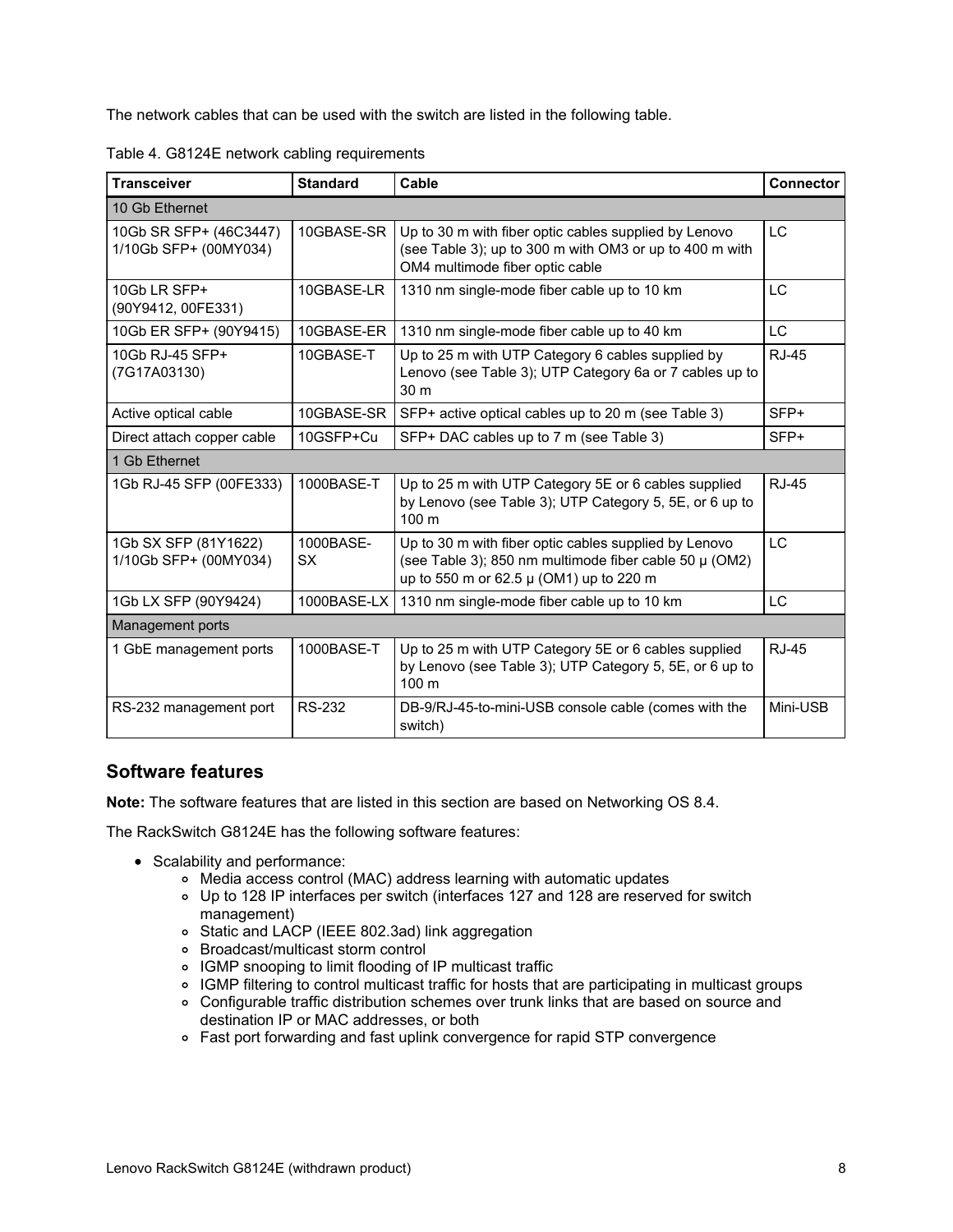- Availability and redundancy:
	- IEEE 802.1D STP for providing L2 redundancy
	- IEEE 802.1s Multiple STP (MSTP) for topology optimization
	- IEEE 802.1w Rapid STP (RSTP) provides rapid STP convergence for critical delay-sensitive traffic, such as voice or video
	- Per-VLAN Rapid STP (PVRST) enhancements
	- Layer 2 Trunk Failover to support active/standby configurations of network adapter teaming on compute nodes
	- o Hot Links provides basic link redundancy with fast recovery for network topologies that require Spanning Tree to be turned off
- VLAN support:
	- Up to 4095 VLANs supported per switch, with VLAN numbers 1 4095 (VLAN 4095 is used by the management network.)
	- Port-based VLANs
	- 802.1Q VLAN tagging
	- o Private VLANs
- Security:
	- VLAN-based, MAC-based, and IP-based access control lists (ACLs)
	- 802.1x port-based authentication
	- Multiple user IDs and passwords
	- User access control
	- Radius, TACACS+ and LDAP/LDAPS authentication and authorization
	- o NIST 800-131A Encryption
	- Selectable encryption protocol
	- Secure Input/Output Module (SIOM) policy: Secure and Legacy modes
- Quality of Service (QoS):
	- o Support for IEEE 802.1p, IP ToS/DSCP, and ACL-based (MAC/IP source and destination addresses and VLANs) traffic classification and processing
	- o Traffic shaping and re-marking that is based on defined policies
	- Eight output Class of Service (COS) queues per port for processing qualified traffic
	- IPv4/IPv6 ACL metering
- IP v4 Layer 3 functions:
	- Host management
	- IP forwarding
	- IP filtering with ACLs, up to 127 IPv4 ACLs supported
	- VRRP for router redundancy
	- Up to 128 static routes
	- Routing protocols (RIP v1, RIP v2, OSPF v2, BGP)
	- DHCP Relay
	- IGMP snooping
	- Protocol Independent Multicast (PIM) in Sparse Mode (PIM-SM) and Dense Mode (PIM-DM).
- IPv6 Layer 3 functions:
	- IPv6 host management
	- o IPv6 forwarding
	- Support for OSPF v3 routing protocol
	- IPv6 filtering with ACLs, up to 128 IPv6 ACLs supported
- Virtualization:
	- Virtual NICs (vNICs) with Ethernet, iSCSI, or FCoE traffic on vNICs
	- Virtual link aggregation groups (vLAGs)
		- Two switches (vLAG peers) act as a single virtual entity for a multi-port aggregation
		- vLAG Peer Gateway for improved usage of the inter-switch link between the vLAG peers
		- Two-tier vLAGs with VRRP enables active/active VRRP support to reduce routing latency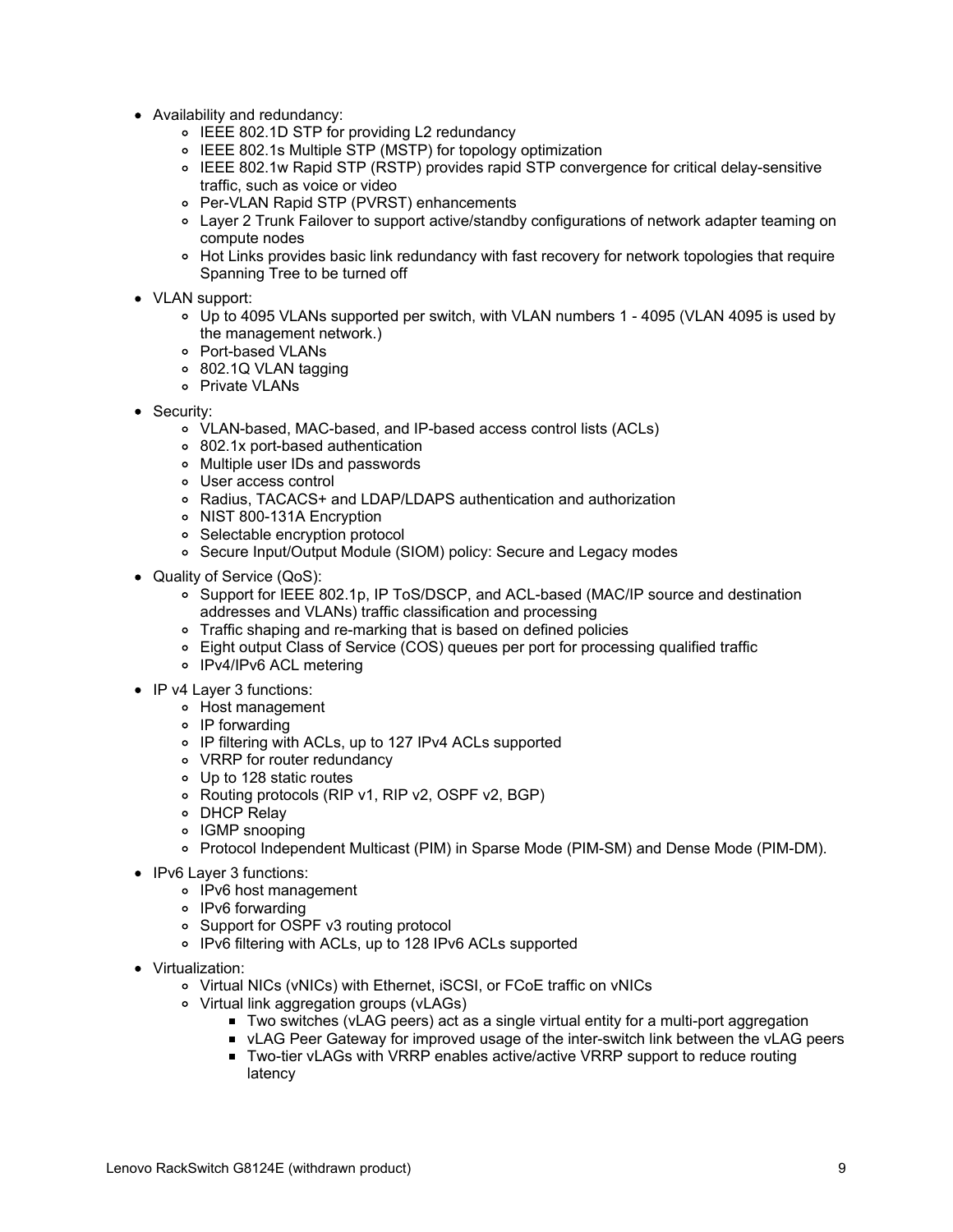- VMready support:
	- Up to 2,048 virtual entities (VEs)
	- Automatic VE discovery
	- Up to 1,024 local or distributed VM groups for VEs
	- NMotion<sup>®</sup> feature for automatic network configuration migration
- Converged Enhanced Ethernet:
	- Priority-Based Flow Control (PFC) (IEEE 802.1Qbb) extends 802.3x standard flow control to allow the switch to pause traffic that is based on the 802.1p priority value in each packet's VLAN tag.
	- Enhanced Transmission Selection (ETS) (IEEE 802.1Qaz) provides a method for allocating link bandwidth that is based on the 802.1p priority value in each packet's VLAN tag.
	- Data Center Bridging Capability Exchange Protocol (DCBX) (IEEE 802.1AB) allows neighboring network devices to exchange information about their capabilities.
- Fibre Channel over Ethernet (FCoE):
	- FC-BB5 FCoE specification compliant
	- FCoE transit switch operations
	- FCoE Initialization Protocol (FIP) support for automatic ACL configuration
	- Link Aggregation Group (LAG) support for FCoE traffic
	- o Supports 2,048 FCoE sessions with FIP Snooping by using Class ID ACLs
- Manageability:
	- o Industry-standard command line interface (isCLI)
	- Simple Network Management Protocol (SNMP V1 and V3)
	- Telnet interface for CLI
	- Secure Shell (SSH) v1 and v2 for CLI
	- Secure Copy (SCP) for uploading and downloading the switch configuration via secure channels
	- Link Layer Discovery Protocol (LLDP) for discovering network devices
	- Serial interface for CLI
	- o Scriptable CLI
	- Dual software images
	- Firmware image update via TFTP, FTP, and Secure FTP (sFTP)
	- Network Time Protocol (NTP) for switch clock synchronization
	- Netconf (XML)
	- Lenovo XClarity (optional) for discovery, inventory, monitoring and events
- Monitoring:
	- Switch LEDs for port status and switch status indication
	- Remote Monitoring (RMON) agent to collect statistics and proactively monitor switch performance
	- Port mirroring for analyzing network traffic passing through switch
	- Change tracking and remote logging with syslog feature
	- sFlow agent for monitoring traffic in data networks (separate sFlow analyzer required elsewhere)

The following features are not supported with IPv6:

- Bootstrap Protocol (BOOTP) and DHCP
- RADIUS, TACACS+ and LDAP
- VMware Virtual Center (vCenter) for VMready
- Routing Information Protocol (RIP)
- Border Gateway Protocol (BGP)
- Protocol Independent Multicast (PIM)
- Virtual Router Redundancy Protocol (VRRP)
- sFlow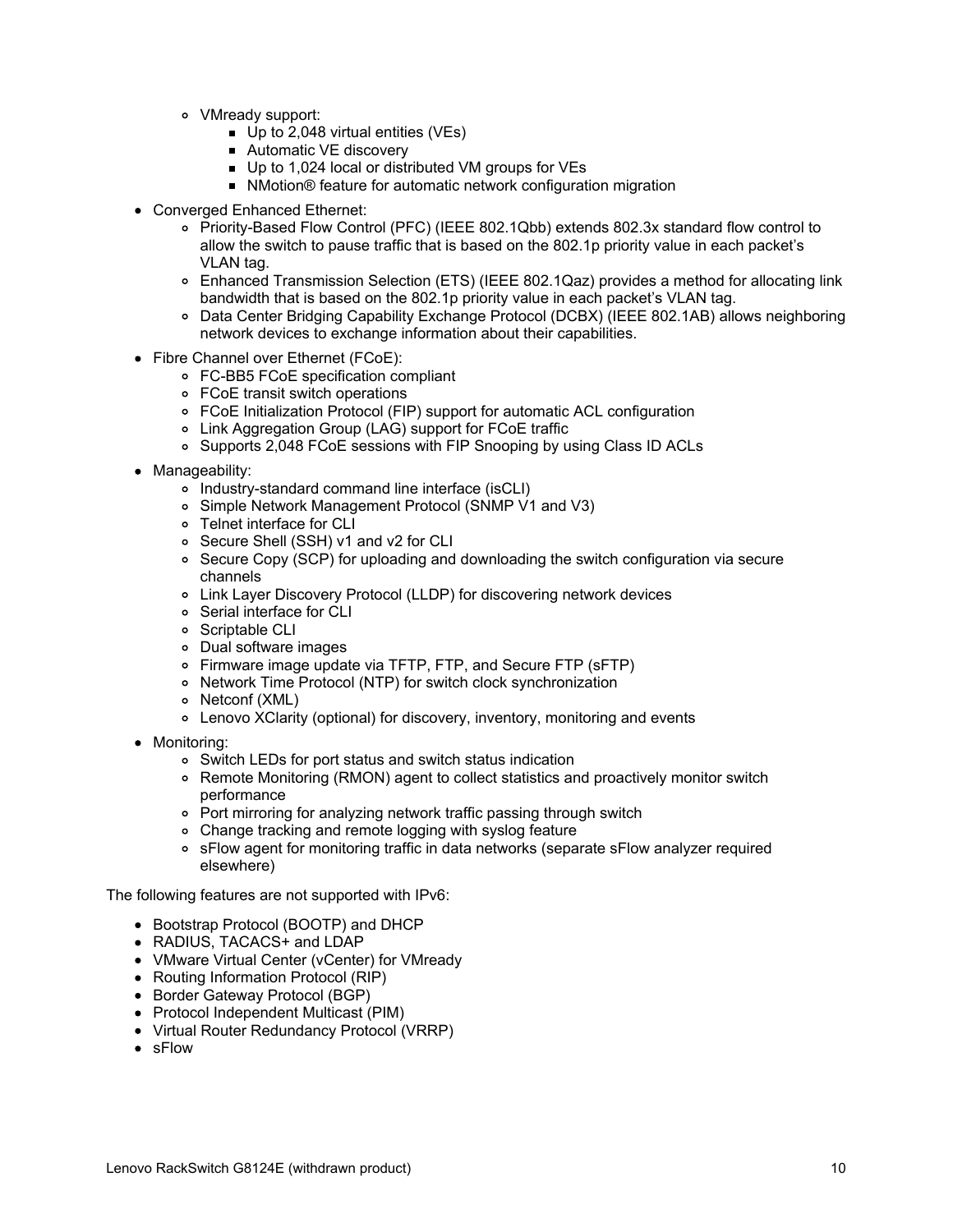## **Ethernet standards**

The switch supports the following Ethernet standards:

- IEEE 802.1AB Data Center Bridging Capability Exchange Protocol (DCBX)
- IEEE 802.1D Spanning Tree Protocol (STP)
- IEEE 802.1p Class of Service (CoS) prioritization
- IEEE 802.1s Multiple STP (MSTP)
- IEEE 802.1Q Tagged VLAN
- IEEE 802.1Qbb Priority-Based Flow Control (PFC)
- IEEE 802.1Qaz Enhanced Transmission Selection (ETS)
- IEEE 802.1x port-based authentication
- IEEE 802.1w Rapid STP (RSTP)
- IEEE 802.3 10BASE-T Ethernet
- IEEE 802.3ab 1000BASE-T copper twisted pair Gigabit Ethernet
- IEEE 802.3ad Link Aggregation Control Protocol
- IEEE 802.3ae 10GBASE-SR short range fiber optics 10 Gb Ethernet
- IEEE 802.3ae 10GBASE-LR long range fiber optics 10 Gb Ethernet
- IEEE 802.3ae 10GBASE-ER extended range fiber optics 10 Gb Ethernet
- IEEE 802.3u 100BASE-TX Fast Ethernet
- IEEE 802.3x Full-duplex Flow Control
- IEEE 802.3z 1000BASE-SX short range fiber optics Gigabit Ethernet
- IEEE 802.3z 1000BASE-LX long range fiber optics Gigabit Ethernet

## **Power supplies and cables**

The G8124E switch has two load-sharing, 275 W AC (100 - 240 V) redundant fixed power supplies. Each power supply has an individual IEC 320-C14 connector.

The G8124E switch ships standard without any AC power cables. The part numbers and feature codes to order the power cables (two power cables are required per switch) are listed in the following table.

| <b>Description</b>                                          | Part<br>number | <b>Feature</b><br>code |
|-------------------------------------------------------------|----------------|------------------------|
| Rack power cables                                           |                |                        |
| 1.5m, 10A/100-250V, C13 to IEC 320-C14 Rack Power Cable     | 39Y7937        | 6201                   |
| 1.8m, 10A/100-250V, 2xC13PM to IEC 320-C14 Rack Power Cable | None*          | 6568                   |
| 2.8m, 10A/100-250V, C13 to IEC 320-C14 Rack Power Cable     | None*          | 6311                   |
| 2.8m, 10A/100-250V, C13 to IEC 320-C20 Rack Power Cable     | 39Y7938        | 6204                   |
| 4.3m, 10A/100-250V, C13 to IEC 320-C14 Rack Power Cable     | 39Y7932        | 6263                   |
| Line cords                                                  |                |                        |
| Argentina 10A/250V C13 to IRAM 2073 2.8m line cord          | 39Y7930        | 6222                   |
| Australia/NZ 10A/250V C13 to AS/NZ 3112 2.8m line cord      | 39Y7924        | 6211                   |
| Brazil 10A/125V C13 to NBR 6147 2.8m line cord              | 39Y7929        | 6223                   |
| China 10A/250V C13 to GB 2099.1 2.8m line cord              | 39Y7928        | 6210                   |
| Denmark 10A/250V C13 to DK2-5a 2.8m line cord               | 39Y7918        | 6213                   |
| European 10A/230V C13 to CEE7-VII 2.8m line cord            | 39Y7917        | 6212                   |
| India 10A/250V C13 to IS 6538 2.8m line cord                | 39Y7927        | 6269                   |
| Israel 10A/250V C13 to SI 32 2.8m line cord                 | 39Y7920        | 6218                   |
| Japan 12A/125V C13 to JIS C-8303 2.8m line cord             | 46M2593        | A <sub>1</sub> RE      |

Table 5. AC power cable options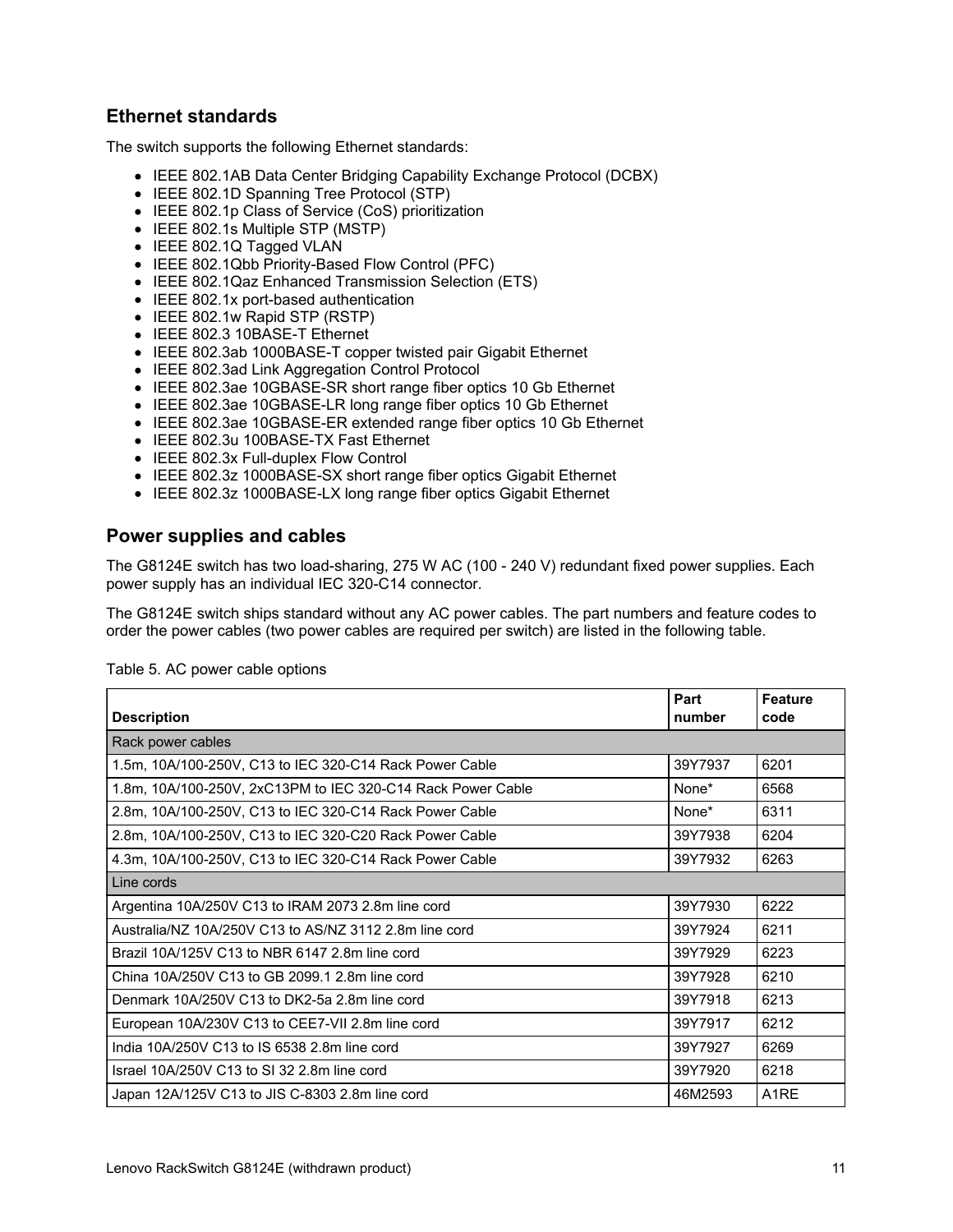| <b>Description</b>                                         | Part<br>number | <b>Feature</b><br>code |
|------------------------------------------------------------|----------------|------------------------|
| Korea 12A/250V C13 to KETI 2.8m line cord                  | 39Y7925        | 6219                   |
| South Africa 10A/250V C13 to SABS 164 2.8m line cord       | 39Y7922        | 6214                   |
| Switzerland 10A/250V C13 to SEV 1011-S24507 2.8m line cord | 39Y7919        | 6216                   |
| United Kingdom 10A/250V C13 to BS 1363/A 2.8m line cord    | 39Y7923        | 6215                   |
| United States 10A/125V C13 to NEMA 5-15P 4.3m line cord    | 39Y7931        | 6207                   |
| United States 10A/250V C13 to NEMA 6-15P 2.8m line cord    | 46M2592        | A <sub>1</sub> RF      |

\* Available for factory-built custom configurations and solutions only.

## **Rack installation**

The G8124E switch includes a 2-post rack mount kit.

For 4-post rack installations, the G8124E switch supports the optional adjustable 19-inch, 4-post rail kit and the air inlet duct (optional for the 4-post rail kit; supported only with the models with rear to front airflow).

When the G8124E switch (front to rear airflow) is installed in the Intelligent Cluster Rack (Machine Type 1410) or Enterprise Rack (Machine Type 9363) as a part of a NeXtScale System solution, the recessed 19-inch 4-post rail kit is required.

The following table lists rack installation options for the G8124E switches with rear to front and front to rear airflow.

#### Table 6. Rack installation options

| <b>Description</b>                               | Part<br>number | <b>Feature</b><br>code |
|--------------------------------------------------|----------------|------------------------|
| Rear to front airflow (7159-HC9)                 |                |                        |
| Lenovo RackSwitch Adjustable 19" 4 Post Rail Kit | 00D6185        | A3KP                   |
| Air Inlet Duct for 382 mm RackSwitch             | 00D6062        | A3HG                   |
| Front to rear airflow (7159-HC7)                 |                |                        |
| Lenovo RackSwitch Adjustable 19" 4 Post Rail Kit | 00D6185        | A3KP                   |
| Lenovo RackSwitch Recessed 19" 4 Post Rail Kit   | 00CG089        | A51M                   |

## **Physical specifications**

The G8124E switch features the following approximate dimensions and weight:

- $\bullet$  Height: 44 mm (1.7 in.)
- Width: 439 mm (17.3 in.)
- Depth: 381 mm (15.0 in.)
- $\bullet$  Weight: 6.4 kg (14.1 lb)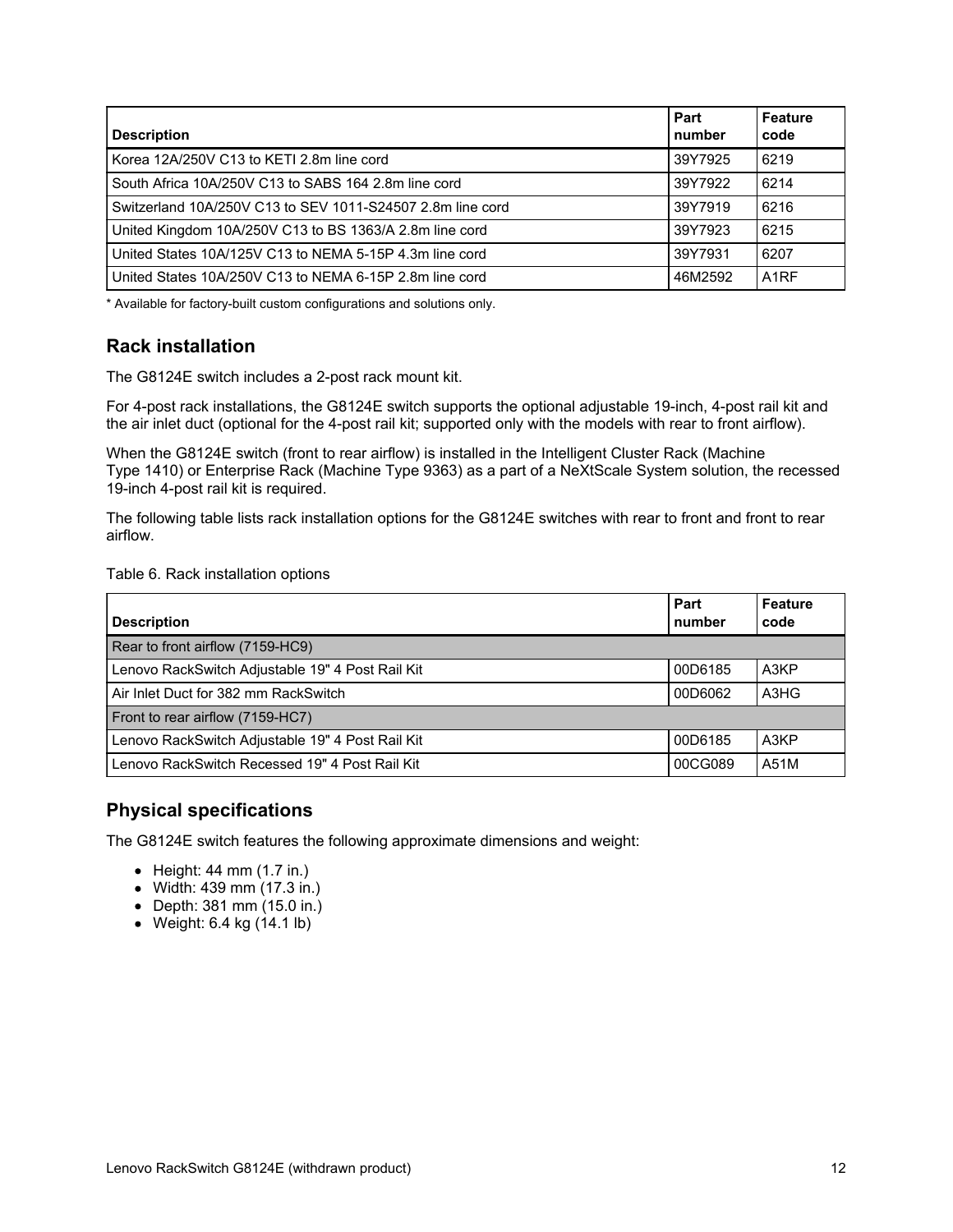## **Operating environment**

The G8124E switch is supported in the following operating environment:

- Temperature:  $0 40$  °C (32 104 °F).
- Relative humidity: Non-condensing, 10 90%
- Altitude: up to 3,050 m (10,000 feet)
- Acoustic noise: Less than 65 dB
- Airflow: Front-to-rear or rear-to-front cooling with variable speed fans for reduced power draw
- Electrical input: 50-60 Hz, 100-240 V AC auto-switching
- Electrical power: 200 W (typical)
- Heat dissipation: 1,100 BTU/hour (maximum)

#### **Warranty and maintenance**

The RackSwitch G8124E comes with a 3-year Customer Replaceable Unit (CRU) hardware limited warranty with 9x5 Next Business Day (NBD) Parts Delivered and includes a 3-year software license, which provides entitlement to upgrades over that period. The options that are installed in the switch assume the switch's base warranty and any Lenovo warranty service upgrade for the switch.

Some regions might have different warranty terms and conditions than the standard warranty. This is due to local business practices or laws in the specific region. Local service teams can assist in explaining regionspecific terms when needed. Examples of region-specific warranty terms are second or longer business day parts delivery or parts-only base warranty.

If warranty terms and conditions include onsite labor for repair or replacement of parts, Lenovo will dispatch a service technician to the customer site to perform the replacement. Onsite labor under base warranty is limited to labor for replacement of parts that have been determined to be field-replaceable units (FRUs). Parts that are determined to be customer-replaceable units (CRUs) do not include onsite labor under base warranty.

If warranty terms include parts-only base warranty, Lenovo is responsible for delivering only replacement parts that are under base warranty (including FRUs) that will be sent to a requested location for self-service. Parts-only service does not include a service technician being dispatched onsite. Parts must be changed at customer's own cost and labor and defective parts must be returned following the instructions supplied with the spares parts.

Also available are Lenovo Services warranty maintenance upgrades and post-warranty maintenance agreements, with a well-defined scope of services, including service hours, response time, term of service, and service agreement terms and conditions.

Lenovo warranty service upgrade offerings are region-specific. Not all warranty service upgrades are available in every region. For information about Lenovo warranty service upgrade offerings that are available in your region, refer to the following resources:

- Service part numbers in Lenovo Data Center Solutions Configurator (DCSC): <http://dcsc.lenovo.com/#/services>
- Lenovo Services Availability Locator <https://lenovolocator.com/>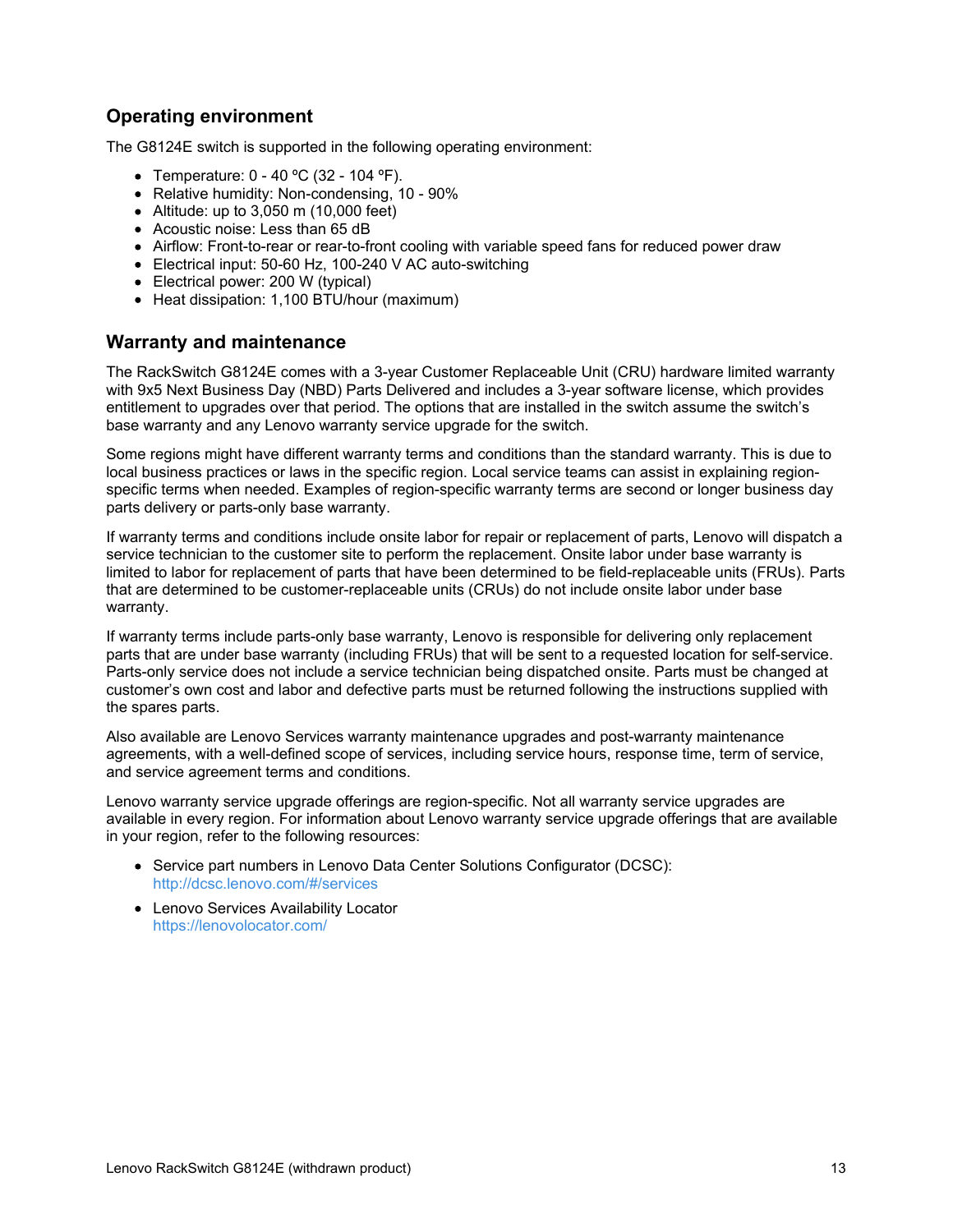In general, the following Lenovo warranty service upgrades are available:

- Warranty and maintenance service upgrades:
	- 3, 4, or 5 years of warranty service coverage
	- 1-year or 2-year post-warranty extensions
	- Foundation Service: 9x5 service coverage with next business day onsite response
	- Essential Service: 24x7 service coverage with 4-hour onsite response or 24-hour committed repair (available only in select regions)
	- Advanced Service: 24x7 service coverage with 2-hour onsite response or 6-hour committed repair (available only in select regions)
- Premier Support

Premier Support service offers direct access to Lenovo's most advanced technicians for faster troubleshooting with single point of contact for end-to-end problem resolution and collaborative thirdparty software support.

• Basic Hardware Installation Services

Lenovo experts can seamlessly manage the physical installation of your server, storage, or networking hardware. Working at a time convenient for you (business hours or off shift), the technician will unpack and inspect the systems on your site, install options, mount in a rack cabinet, connect to power and network, check and update firmware to the latest levels, verify operation, and dispose of the packaging, allowing your team to focus on other priorities.

For service definitions, region-specific details, and service limitations, please refer to the following documents:

- Lenovo Statement of Limited Warranty for Infrastructure Solutions Group (ISG) Servers and System **Storage** <http://pcsupport.lenovo.com/us/en/solutions/ht503310>
- Lenovo Data Center Services Agreement <http://support.lenovo.com/us/en/solutions/ht116628>

## **Regulatory compliance**

The switch conforms to the following regulations:

- Safety certifications:
	- UL60950-1
		- CAN/CSA 22.2 No.60950-1
		- EN 60950-1
		- o IEC60950-1
		- o NOM NYCE 019
		- GOST R MEK 60950-1
		- GB4943-2001
- Electromagnetic compatibility certifications:
	- FCC 47CFR Part 15 Class A
	- EN 55022 Class A
	- o ICES-003 Class A
	- VCCI Class A
	- AS/NZS CISPR 22 Class A
	- CISPR 22 Class A
	- EN 55024
	- EN 300386
	- o CE
- Environmental: Reduction of Hazardous Substances (ROHS) 6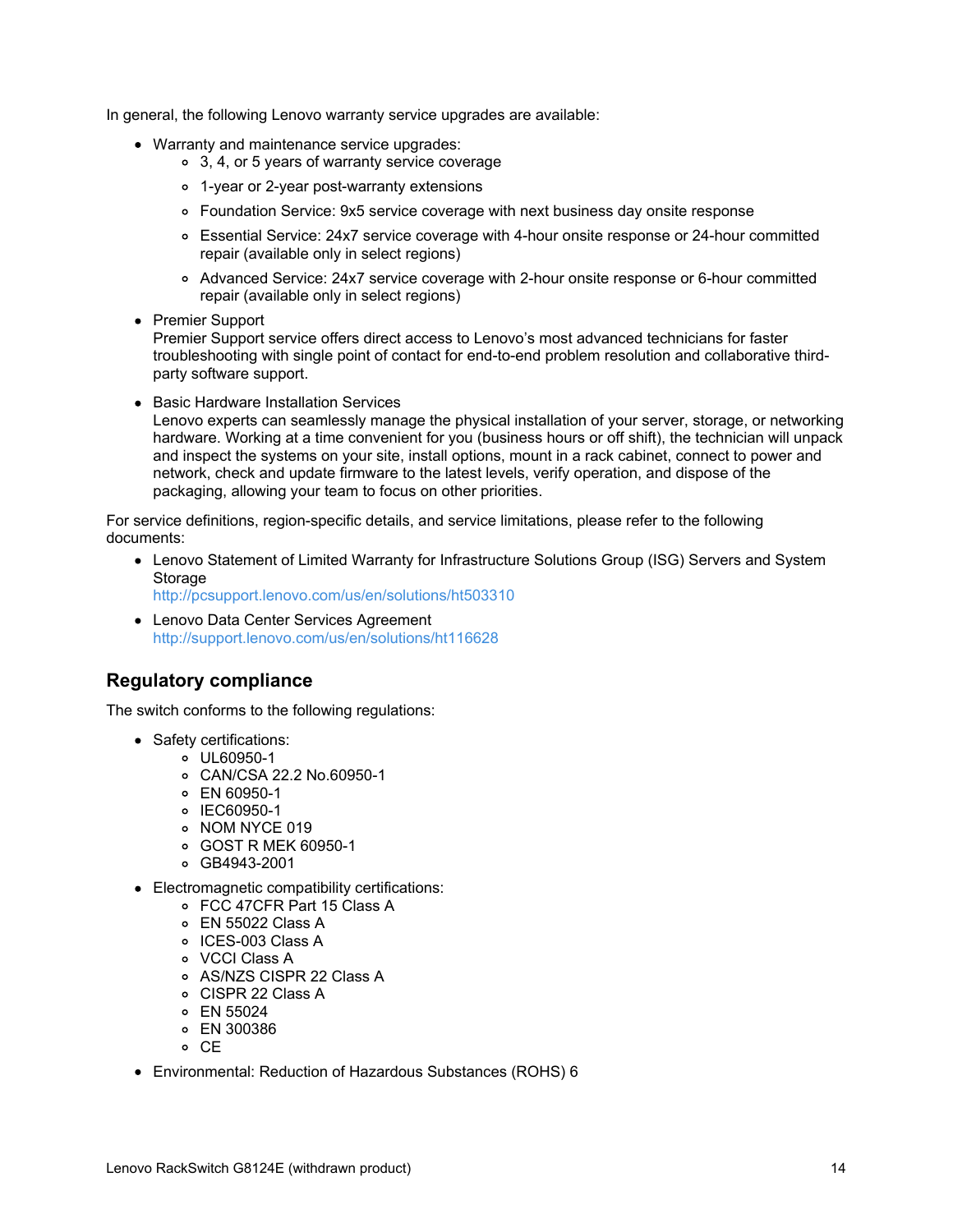## **Network connectivity**

The following table lists the network switches with rear-to-front airflow that are offered by Lenovo that can be used with the RackSwitch G8124E for ThinkSystem and Flex System network connectivity.

| Table 7. Network switches (rear-to-front airflow) |  |
|---------------------------------------------------|--|
|---------------------------------------------------|--|

| <b>Description</b>                                                              | Part number |  |
|---------------------------------------------------------------------------------|-------------|--|
| 1 Gb Ethernet switches                                                          |             |  |
| Lenovo ThinkSystem NE0152T RackSwitch (Rear to Front)                           | 7Y810011WW  |  |
| Lenovo ThinkSystem NE0152TO RackSwitch (Rear to Front, ONIE)                    | 7Z320O11WW  |  |
| Lenovo RackSwitch G7028 (Rear to Front)                                         | 7159BAX     |  |
| Lenovo RackSwitch G7052 (Rear to Front)                                         | 7159CAX     |  |
| Lenovo RackSwitch G8052 (Rear to Front)                                         | 7159G52     |  |
| 10 Gb Ethernet switches                                                         |             |  |
| Lenovo ThinkSystem NE1032 RackSwitch (Rear to Front)                            | 7159A1X     |  |
| Lenovo ThinkSystem NE1032T RackSwitch (Rear to Front)                           | 7159B1X     |  |
| Lenovo ThinkSystem NE1072T RackSwitch (Rear to Front)                           | 7159C1X     |  |
| Lenovo RackSwitch G8272 (Rear to Front)                                         | 7159CRW     |  |
| Lenovo RackSwitch G8296 (Rear to Front)                                         | 7159GR6     |  |
| 25 Gb Ethernet switches (10 GbE connectivity out of an SFP28 port)              |             |  |
| Lenovo ThinkSystem NE2572 RackSwitch (Rear to Front)                            | 7159E1X     |  |
| Lenovo ThinkSystem NE2572O RackSwitch (Rear to Front, ONIE)                     | 7Z210O21WW  |  |
| 100 Gb Ethernet switches (4x 10 GbE breakout connectivity out of a QSFP28 port) |             |  |
| Lenovo ThinkSystem NE10032 RackSwitch (Rear to Front)                           | 7159D1X     |  |
| Lenovo ThinkSystem NE10032O RackSwitch (Rear to Front, ONIE)                    | 7Z210O11WW  |  |

The following table lists the network switches with front-to-rear airflow that are offered by Lenovo that can be used with the RackSwitch G8124E for NeXtScale System network connectivity.

Table 8. Network switches (front-to-rear airflow)

| <b>Description</b>                                                              | Part number |
|---------------------------------------------------------------------------------|-------------|
| 1 Gb Ethernet switches                                                          |             |
| Lenovo RackSwitch G8052 (Front to Rear)                                         | 715952F     |
| 10 Gb Ethernet switches                                                         |             |
| Lenovo ThinkSystem NE1032 RackSwitch (Front to Rear)                            | 7159A2X     |
| Lenovo ThinkSystem NE1032T RackSwitch (Front to Rear)                           | 7159B2X     |
| Lenovo ThinkSystem NE1072T RackSwitch (Front to Rear)                           | 7159C2X     |
| Lenovo RackSwitch G8272 (Front to Rear)                                         | 7159CFV     |
| Lenovo RackSwitch G8296 (Front to Rear)                                         | 7159GF5     |
| 25 Gb Ethernet switches (10 GbE connectivity out of an SFP28 port)              |             |
| Lenovo ThinkSystem NE2572 RackSwitch (Front to Rear)                            | 7159E2X     |
| 100 Gb Ethernet switches (4x 10 GbE breakout connectivity out of a QSFP28 port) |             |
| Lenovo ThinkSystem NE10032 RackSwitch (Front to Rear)                           | 7159D2X     |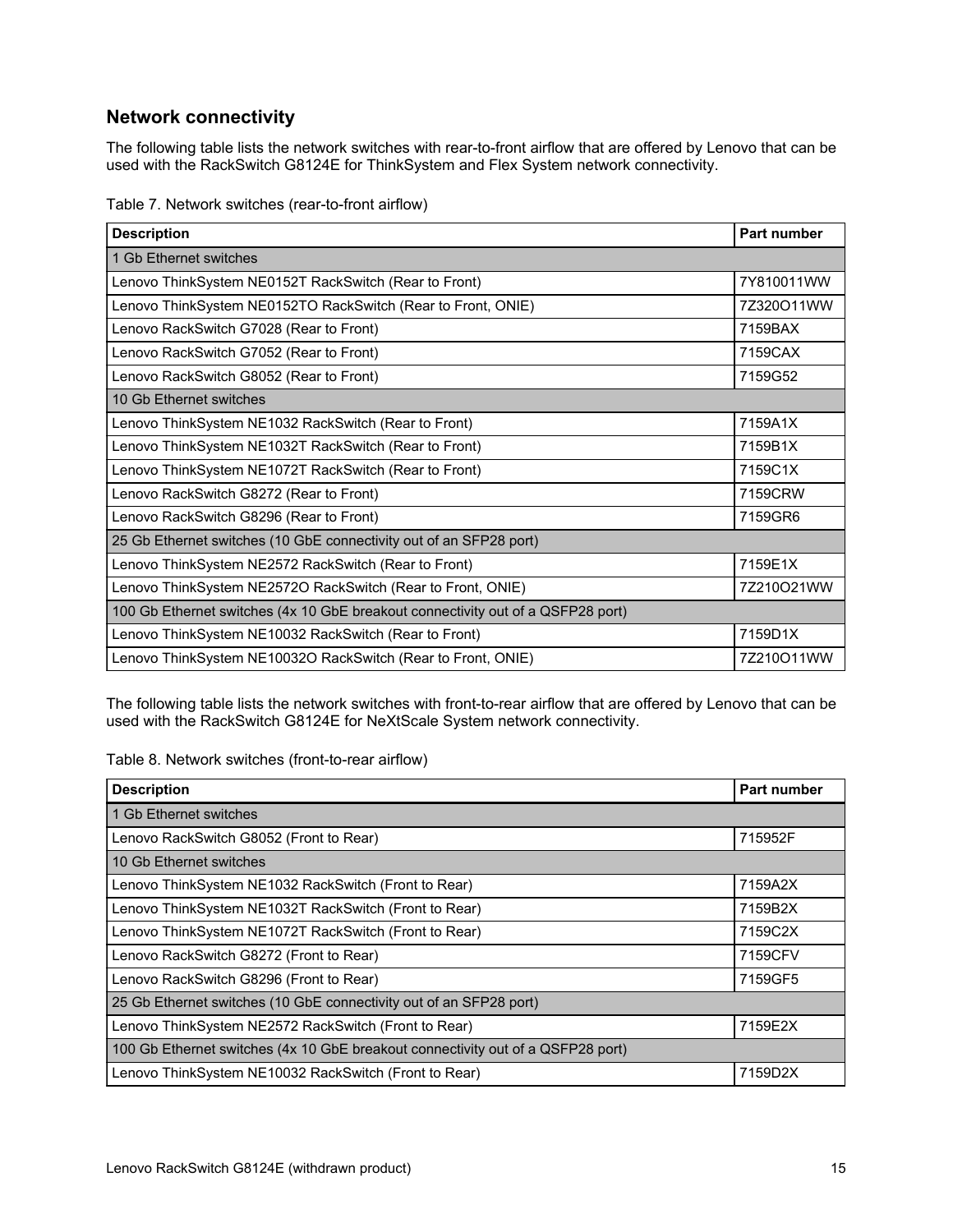For more information, see the list of Product Guides in the Top-of-rack Switches category: <http://lenovopress.com/servers/options/switches>

## **Storage connectivity**

The following table lists the external storage systems that are currently offered by Lenovo that can be used with the RackSwitch G8124E for external NAS or iSCSI SAN storage connectivity.

|                                                             | Part number |            |
|-------------------------------------------------------------|-------------|------------|
| <b>Description</b>                                          | Worldwide   | Japan      |
| Lenovo ThinkSystem DE Series Storage (iSCSI connectivity)   |             |            |
| Lenovo ThinkSystem DE2000H 10GBASE-T Hybrid Flash Array LFF | 7Y70A003WW  | 7Y701001JP |
| Lenovo ThinkSystem DE2000H 10GBASE-T Hybrid Flash Array SFF | 7Y71A002WW  | 7Y711005JP |
| Lenovo ThinkSystem DE2000H iSCSI Hybrid Flash Array LFF     | 7Y70A004WW  | 7Y701000JP |
| Lenovo ThinkSystem DE2000H iSCSI Hybrid Flash Array SFF     | 7Y71A003WW  | 7Y711006JP |
| Lenovo ThinkSystem DE4000H iSCSI Hybrid Flash Array 4U60    | 7Y77A000WW  | 7Y771002JP |
| Lenovo ThinkSystem DE4000H iSCSI Hybrid Flash Array LFF     | 7Y74A002WW  | 7Y74A002JP |
| Lenovo ThinkSystem DE4000H iSCSI Hybrid Flash Array SFF     | 7Y75A001WW  | 7Y75A001JP |
| Lenovo ThinkSystem DE4000F iSCSI All Flash Array SFF        | 7Y76A002WW  | 7Y76A002JP |
| Lenovo ThinkSystem DE6000H iSCSI Hybrid Flash Array 4U60    | 7Y80A002WW  | 7Y801000JP |
| Lenovo ThinkSystem DE6000H iSCSI Hybrid Flash Array SFF     | 7Y78A002WW  | 7Y781000JP |
| Lenovo ThinkSystem DE6000F ISCSI All Flash Array SFF        | 7Y79A002WW  | 7Y79A002JP |

#### Table 9. External storage systems: DE Series

Table 10. External storage systems: DM Series

| <b>Description</b>                                                    | <b>Part number</b> |
|-----------------------------------------------------------------------|--------------------|
| Lenovo ThinkSystem DM Series Storage (NAS or iSCSI connectivity)      |                    |
| Lenovo ThinkSystem DM3000H Hybrid Storage Array (2U12 LFF, CTO only)  | 7Y42CTO1WW         |
| Lenovo ThinkSystem DM3000H 48TB (12x 4TB HDDs) (Universal SFP+)       | 7Y420001EA*        |
| Lenovo ThinkSystem DM3000H 48TB (12x 4TB HDDs) (10GBASE-T)            | 7Y420002EA*        |
| Lenovo ThinkSystem DM5000H Hybrid Storage Array (2U24 SFF, CTO only)  | 7Y57CTO1WW         |
| Lenovo ThinkSystem DM5000H 11.5TB (12x 960GB SSDs) (Universal SFP+)   | 7Y570001EA*        |
| Lenovo ThinkSystem DM5000H 11.5TB (12x 960GB SSDs) (10GBASE-T)        | 7Y570002EA*        |
| Lenovo ThinkSystem DM5000H 29TB (24x 1.2TB 10K HDDs) (Universal SFP+) | 7Y570003EA*        |
| Lenovo ThinkSystem DM5000H 29TB (24x 1.2TB 10K HDDs) (10GBASE-T)      | 7Y570004EA*        |
| Lenovo ThinkSystem DM5000F Flash Storage Array (2U24 SFF, CTO only)   | 7Y41CTO1WW         |
| Lenovo ThinkSystem DM7000H Hybrid Storage Array (3U, CTO only)        | 7Y56CTO1WW         |
| Lenovo ThinkSystem DM7000F Flash Storage Array (3U, CTO only)         | 7Y40CTO1WW         |

\* Available only in EMEA.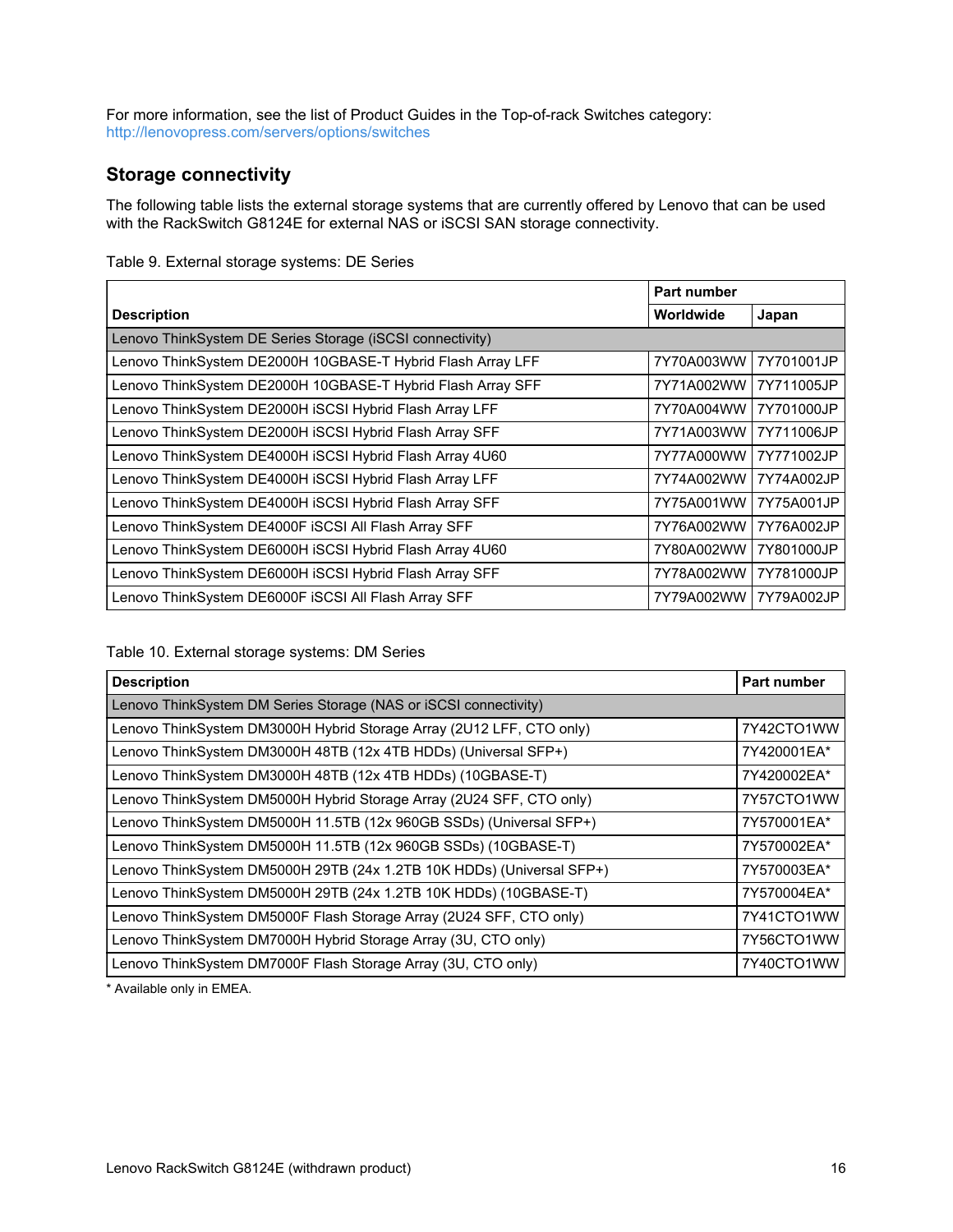Table 11. External storage systems: DS Series

|                                                                                 | Part number |         |            |
|---------------------------------------------------------------------------------|-------------|---------|------------|
| <b>Description</b>                                                              | Worldwide   | Japan   | <b>PRC</b> |
| Lenovo ThinkSystem DS Series Storage (iSCSI connectivity)                       |             |         |            |
| Lenovo ThinkSystem DS2200 LFF FC/iSCSI Dual Controller Unit                     | 4599A31     | 4599A3J | 4599A3C    |
| Lenovo ThinkSystem DS2200 SFF FC/iSCSI Dual Controller Unit                     | 4599A11     | 4599A1J | 4599A1C    |
| Lenovo ThinkSystem DS4200 LFF FC/iSCSI Dual Controller Unit                     | 4617A31     | 4617A3J | 4617A3C    |
| Lenovo ThinkSystem DS4200 SFF FC/iSCSI Dual Controller Unit                     | 4617A11     | 4617A1J | 4617A1C    |
| Lenovo ThinkSystem DS6200 SFF FC/iSCSI Dual Controller Unit                     | 4619A11     | 4619A1J | 4619A1C    |
| DS6200F 12x 400GB 10DWD SSDs, 1x 8Gb FC SFP, 512 Snapshots, Replication 4619A1F |             | 4619J1F | 4619C1F    |
| DS6200F 12x 800GB 3DWD SSDs, 1x 8Gb FC SFP, 512 Snapshots, Replication          | 4619A2F     | 4619J2F | 4619C2F    |
| DS6200F 12x 1.6TB 3DWD SSDs, 1x 8Gb FC SFP, 512 Snapshots, Replication          | 4619A3F     | 4619J3F | 4619C3F    |
| DS6200F 12x 3.84TB 1DWD SSDs, 1x 8Gb FC SFP, 512 Snapshots, Replication         | 4619A4F     | 4619J4F | 4619C4F    |

Table 12. External storage systems: V Series and Storwize for Lenovo

| <b>Description</b>                                      | Part<br>number       |
|---------------------------------------------------------|----------------------|
| Lenovo Storage V Series (iSCSI connectivity)            |                      |
| Lenovo Storage V3700 V2 LFF Control Enclosure           | 6535C1D              |
| Lenovo Storage V3700 V2 SFF Control Enclosure           | 6535C2D              |
| Lenovo Storage V3700 V2 XP LFF Control Enclosure        | 6535C3D              |
| Lenovo Storage V3700 V2 XP SFF Control Enclosure        | 6535C4D              |
| Lenovo Storage V5030 LFF Control Enclosure 3Yr S&S      | 6536C12              |
| Lenovo Storage V5030 LFF Control Enclosure 5Yr S&S      | 6536C32              |
| Lenovo Storage V5030 SFF Control Enclosure 3Yr S&S      | 6536C22              |
| Lenovo Storage V5030 SFF Control Enclosure 5Yr S&S      | 6536C42              |
| Lenovo Storage V5030F SFF Control Enclosure 3Yr S&S     | 6536B1F              |
| Lenovo Storage V5030F SFF Control Enclosure 5Yr S&S     | 6536B2F              |
| Lenovo Storage V7000 SFF Control Enclosure 3Yr S&S PRC  | 6538R11^             |
| Lenovo Storage V7000 SFF Control Enclosure 5Yr S&S PRC  | 6538R21^             |
| Lenovo Storage V7000F SFF Control Enclosure 3Yr S&S PRC | 6538R1G^             |
| Lenovo Storage V7000F SFF Control Enclosure 5Yr S&S PRC | 6538R2G^             |
| IBM Storwize for Lenovo (iSCSI connectivity)            |                      |
| IBM Storwize V7000 SFF Control Enclosure, 3YR SWMA      | 6195C32 <sup>+</sup> |
| IBM Storwize V7000 SFF Control Enclosure, 3YR SWMA, LA  | 6195C3L‡             |
| IBM Storwize V7000 SFF Control Enclosure, 5YR SWMA      | 6195C52†             |
| IBM Storwize V7000 SFF Control Enclosure, 5YR SWMA, LA  | 6195C5L‡             |

^ Available only in PRC.

† Available worldwide except Latin America.

‡ Available only in Latin America.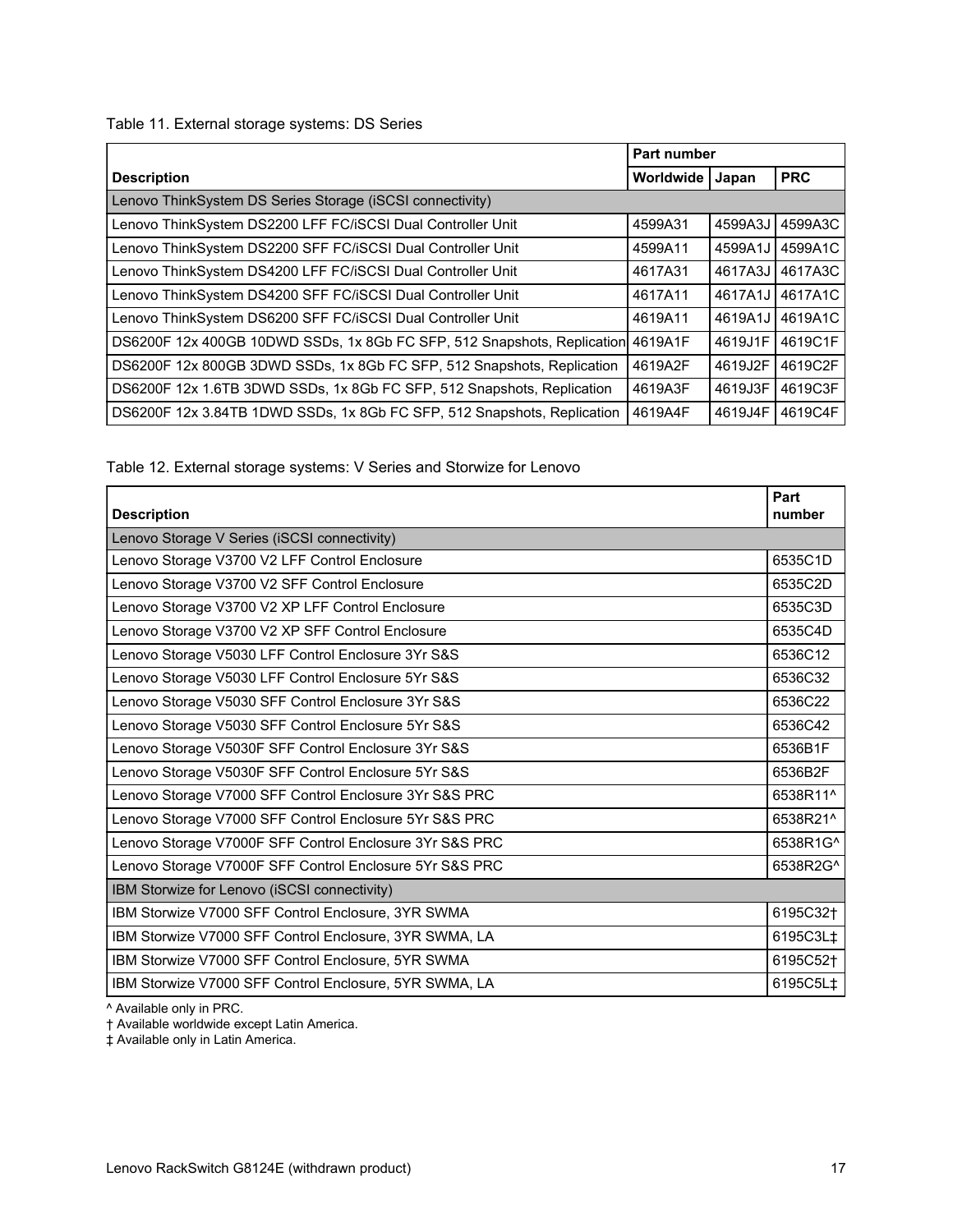For more information, see the list of Product Guides in the following categories:

- Lenovo DE Series, DM Series, DS Series, and V Series storage: <http://lenovopress.com/storage/san/lenovo#rt=product-guide>
- IBM Storwize for Lenovo storage: <http://lenovopress.com/storage/san/ibm#rt=product-guide>

## **Rack cabinets**

The following table lists the rack cabinets that are offered by Lenovo that can be used in RackSwitch G8124E solutions.

Table 13. Rack cabinets

| <b>Description</b>                                                        | Part<br>number |
|---------------------------------------------------------------------------|----------------|
| 25U S2 Standard Rack (1000 mm deep; 2 sidewall compartments)              | 93072RX        |
| 25U Static S2 Standard Rack (1000 mm deep; 2 sidewall compartments)       | 93072PX        |
| 42U S2 Standard Rack (1000 mm deep; 6 sidewall compartments)              | 93074RX        |
| 42U 1100mm Enterprise V2 Dynamic Rack (6 sidewall compartments)           | 93634PX        |
| 42U 1100mm Enterprise V2 Dynamic Expansion Rack (6 sidewall compartments) | 93634EX        |
| 42U 1200mm Deep Dynamic Rack (6 sidewall compartments)                    | 93604PX        |
| 42U 1200mm Deep Static Rack (6 sidewall compartments)                     | 93614PX        |
| 42U Enterprise Rack (1105 mm deep; 4 sidewall compartments)               | 93084PX        |
| 42U Enterprise Expansion Rack (1105 mm deep; 4 sidewall compartments)     | 93084EX        |

For more information, see the list of Product Guides in the Rack cabinets category: <http://lenovopress.com/servers/options/racks?rt=product-guide>

## **Power distribution units**

The following table lists the power distribution units (PDUs) that are offered by Lenovo that can be used in RackSwitch G8124E solutions.

Table 14. Power distribution units

| <b>Description</b>                                                                        | Part<br>number |
|-------------------------------------------------------------------------------------------|----------------|
| <b>0U Basic PDUs</b>                                                                      |                |
| 0U 36 C13/6 C19 24A/200-240V 1 Phase PDU with NEMA L6-30P line cord                       | 00YJ776        |
| 0U 36 C13/6 C19 32A/200-240V 1 Phase PDU with IEC60309 332P6 line cord                    | 00YJ777        |
| 0U 21 C13/12 C19 32A/200-240V/346-415V 3 Phase PDU with IEC60309 532P6 line cord          | 00YJ778        |
| 0U 21 C13/12 C19 48A/200-240V 3 Phase PDU with IEC60309 460P9 line cord                   | 00YJ779        |
| Switched and Monitored PDUs                                                               |                |
| 0U 20 C13/4 C19 Switched and Monitored 24A/200-240V/1Ph PDU w/ NEMA L6-30P line cord      | 00YJ781        |
| 0U 20 C13/4 C19 Switched and Monitored 32A/200-240V/1Ph PDU w/ IEC60309 332P6 line cord   | 00YJ780        |
| 0U 18 C13/6 C19 Switched / Monitored 32A/200-240V/346-415V/3Ph PDU w/ IEC60309 532P6 cord | 00YJ782        |
| 0U 12 C13/12 C19 Switched and Monitored 48A/200-240V/3Ph PDU w/ IEC60309 460P9 line cord  | 00YJ783        |
| 1U 9 C19/3 C13 Switched and Monitored DPI PDU (without line cord)                         | 46M4002        |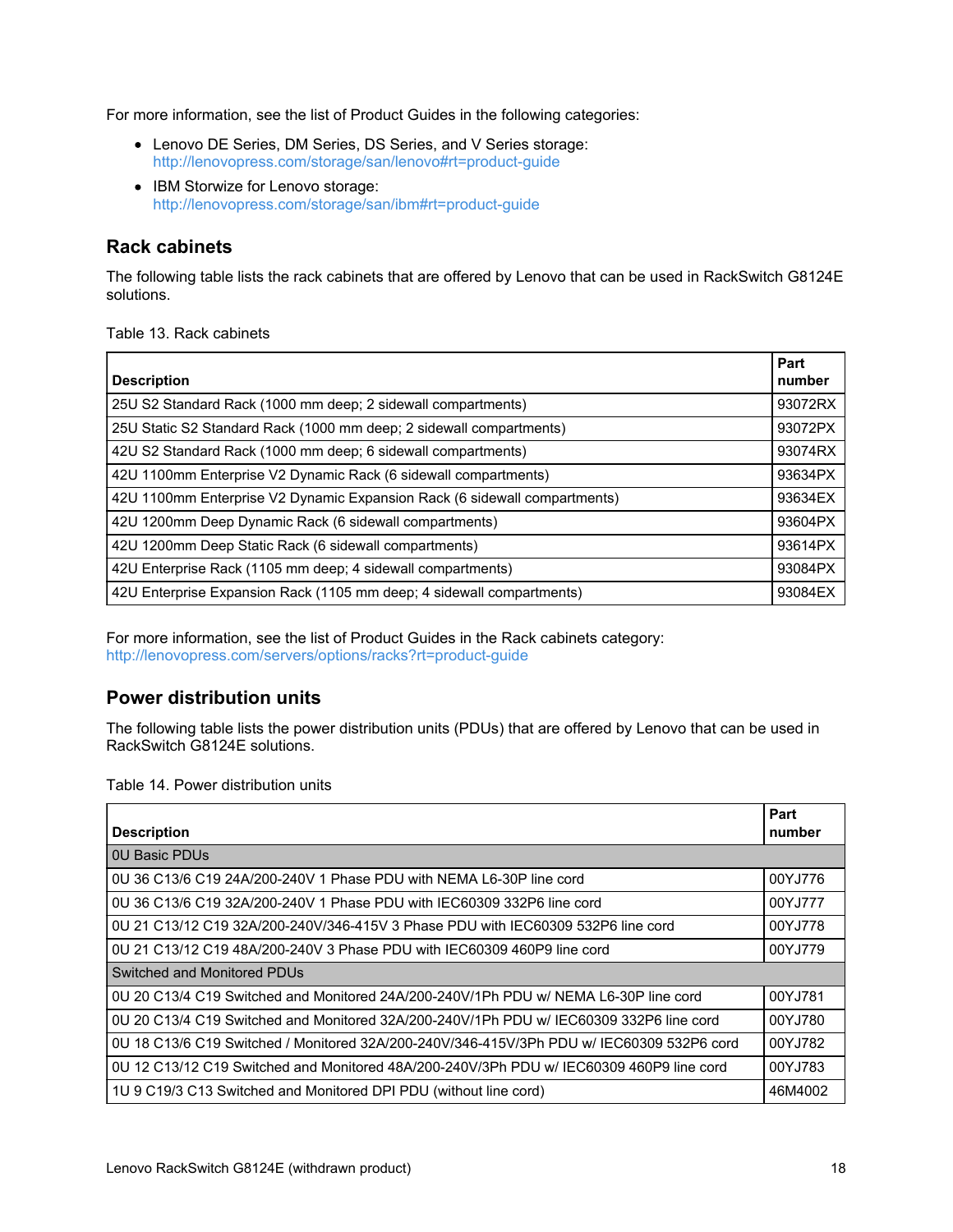| <b>Description</b>                                                              | Part<br>number |
|---------------------------------------------------------------------------------|----------------|
| 1U 9 C19/3 C13 Switched and Monitored 60A 3Ph PDU with IEC 309 3P+Gnd cord      | 46M4003        |
| 1U 12 C13 Switched and Monitored DPI PDU (without line cord)                    | 46M4004        |
| 1U 12 C13 Switched and Monitored 60A 3 Phase PDU with IEC 309 3P+Gnd line cord  | 46M4005        |
| Ultra Density Enterprise PDUs (9x IEC 320 C13 + 3x IEC 320 C19 outlets)         |                |
| Ultra Density Enterprise C19/C13 PDU Module (without line cord)                 | 71762NX        |
| Ultra Density Enterprise C19/C13 PDU 60A/208V/3ph with IEC 309 3P+Gnd line cord | 71763NU        |
| C13 Enterprise PDUs (12x IEC 320 C13 outlets)                                   |                |
| DPI C13 Enterprise PDU+ (without line cord)                                     | 39M2816        |
| DPI Single Phase C13 Enterprise PDU (without line cord)                         | 39Y8941        |
| C19 Enterprise PDUs (6x IEC 320 C19 outlets)                                    |                |
| DPI Single Phase C19 Enterprise PDU (without line cord)                         | 39Y8948        |
| DPI 60A 3 Phase C19 Enterprise PDU with IEC 309 3P+G (208 V) fixed line cord    | 39Y8923        |
| Front-end PDUs (3x IEC 320 C19 outlets)                                         |                |
| DPI 30amp/125V Front-end PDU with NEMA L5-30P line cord                         | 39Y8938        |
| DPI 30amp/250V Front-end PDU with NEMA L6-30P line cord                         | 39Y8939        |
| DPI 32amp/250V Front-end PDU with IEC 309 2P+Gnd line cord                      | 39Y8934        |
| DPI 60amp/250V Front-end PDU with IEC 309 2P+Gnd line cord                      | 39Y8940        |
| DPI 63amp/250V Front-end PDU with IEC 309 2P+Gnd line cord                      | 39Y8935        |
| Universal PDUs (7x IEC 320 C13 outlets)                                         |                |
| DPI Universal 7 C13 PDU (with 2 m IEC 320-C19 to C20 rack power cord)           | 00YE443        |
| NEMA PDUs (6x NEMA 5-15R outlets)                                               |                |
| DPI 100-127V PDU with fixed NEMA L5-15P line cord                               | 39Y8905        |
| Line cords for PDUs that ship without a line cord                               |                |
| DPI 30a Line Cord (NEMA L6-30P)                                                 | 40K9614        |
| DPI 32a Line Cord (IEC 309 P+N+G)                                               | 40K9612        |
| DPI 32a Line Cord (IEC 309 3P+N+G)                                              | 40K9611        |
| DPI 60a Cord (IEC 309 2P+G)                                                     | 40K9615        |
| DPI 63a Cord (IEC 309 P+N+G)                                                    | 40K9613        |
| DPI Australian/NZ 3112 Line Cord (32A)                                          | 40K9617        |
| DPI Korean 8305 Line Cord (30A)                                                 | 40K9618        |

For more information, see the list of Product Guides in the Power Distribution Units category: <http://lenovopress.com/servers/options/pdu>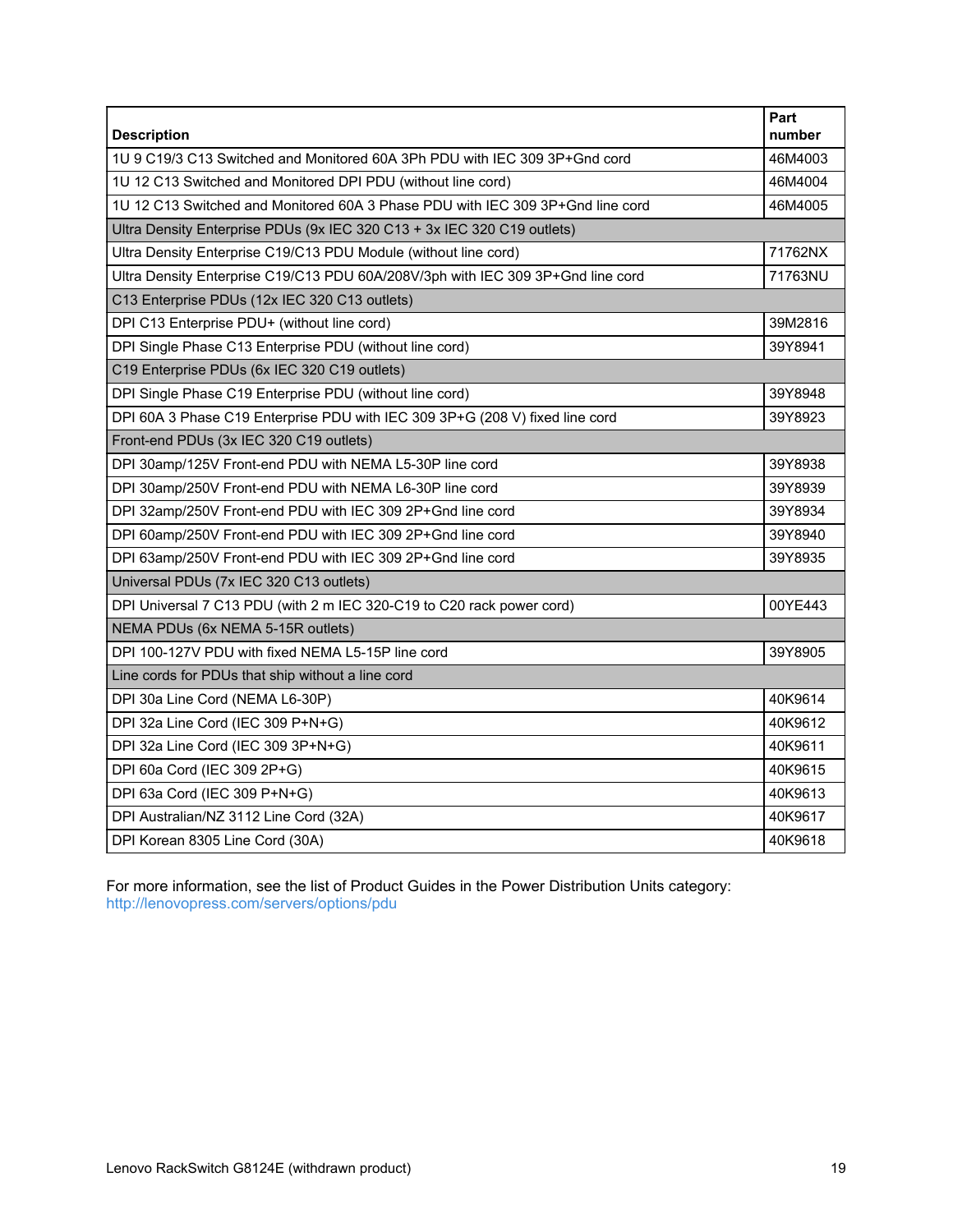## **Uninterruptible power supply units**

The following table lists the uninterruptible power supply (UPS) units that are offered by Lenovo that can be used in RackSwitch G8124E solutions.

Table 15. Uninterruptible power supply units

| <b>Description</b>                                                                                     | Part<br>number |
|--------------------------------------------------------------------------------------------------------|----------------|
| Worldwide models                                                                                       |                |
| RT1.5kVA 2U Rack or Tower UPS (100-125VAC) (8x NEMA 5-15R 12A outlets)                                 | 55941AX        |
| RT1.5kVA 2U Rack or Tower UPS (200-240VAC) (8x IEC 320 C13 10A outlets)                                | 55941KX        |
| RT2.2kVA 2U Rack or Tower UPS (100-125VAC) (8x NEMA 5-20R 16A outlets)                                 | 55942AX        |
| RT2.2kVA 2U Rack or Tower UPS (200-240VAC) (8x IEC 320 C13 10A, 1x IEC 320 C19 16A outlets)            | 55942KX        |
| RT3kVA 2U Rack or Tower UPS (100-125VAC) (6x NEMA 5-20R 16A, 1x NEMA L5-30R 24A outlets)               | 55943AX        |
| RT3kVA 2U Rack or Tower UPS (200-240VAC) (8x IEC 320 C13 10A, 1x IEC 320 C19 16A outlets)              | 55943KX        |
| RT5kVA 3U Rack or Tower UPS (200-240VAC) (8x IEC 320 C13 10A, 2x IEC 320 C19 16A outlets)              | 55945KX        |
| RT6kVA 3U Rack or Tower UPS (200-240VAC) (8x IEC 320 C13 10A, 2x IEC 320 C19 16A outlets)              | 55946KX        |
| RT8kVA 6U Rack or Tower UPS (200-240VAC) (4x IEC 320-C19 16A outlets)                                  | 55948KX        |
| RT11kVA 6U Rack or Tower UPS (200-240VAC) (4x IEC 320-C19 16A outlets)                                 | 55949KX        |
| RT8kVA 6U 3:1 Phase Rack or Tower UPS (380-415VAC) (4x IEC 320-C19 16A outlets)                        | 55948PX        |
| RT11kVA 6U 3:1 Phase Rack or Tower UPS (380-415VAC) (4x IEC 320-C19 16A outlets)                       | 55949PX        |
| ASEAN, HTK, INDIA, and PRC models                                                                      |                |
| ThinkSystem RT3kVA 2U Standard UPS (200-230VAC) (2x C13 10A, 2x GB 10A, 1x C19 16A outlets)            | 55943KT        |
| ThinkSystem RT3kVA 2U Long Backup UPS (200-230VAC) (2x C13 10A, 2x GB 10A, 1x C19 16A outlets) 55943LT |                |
| ThinkSystem RT6kVA 5U UPS (200-230VAC) (2x C13 10A outlets, 1x Terminal Block output)                  | 55946KT        |
| ThinkSystem RT10kVA 5U UPS (200-230VAC) (2x C13 10A outlets, 1x Terminal Block output)                 | 5594XKT        |

For more information, see the list of Product Guides in the Uninterruptible Power Supply Units category: <http://lenovopress.com/servers/options/ups#rt=product-guide>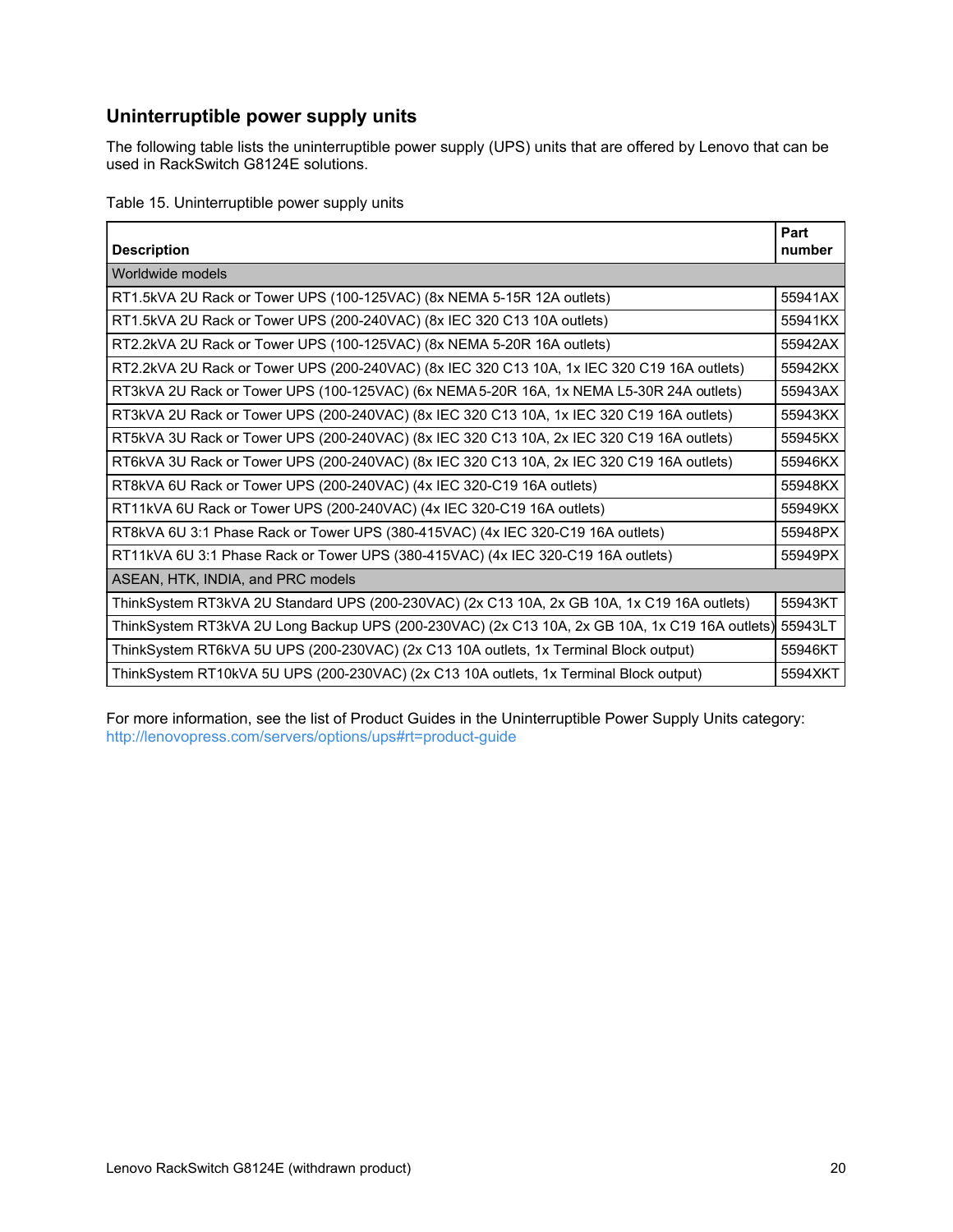## **Lenovo Financial Services**

Lenovo Financial Services reinforces Lenovo's commitment to deliver pioneering products and services that are recognized for their quality, excellence, and trustworthiness. Lenovo Financial Services offers financing solutions and services that complement your technology solution anywhere in the world.

We are dedicated to delivering a positive finance experience for customers like you who want to maximize your purchase power by obtaining the technology you need today, protect against technology obsolescence, and preserve your capital for other uses.

We work with businesses, non-profit organizations, governments and educational institutions to finance their entire technology solution. We focus on making it easy to do business with us. Our highly experienced team of finance professionals operates in a work culture that emphasizes the importance of providing outstanding customer service. Our systems, processes and flexible policies support our goal of providing customers with a positive experience.

We finance your entire solution. Unlike others, we allow you to bundle everything you need from hardware and software to service contracts, installation costs, training fees, and sales tax. If you decide weeks or months later to add to your solution, we can consolidate everything into a single invoice.

Our Premier Client services provide large accounts with special handling services to ensure these complex transactions are serviced properly. As a premier client, you have a dedicated finance specialist who manages your account through its life, from first invoice through asset return or purchase. This specialist develops an in-depth understanding of your invoice and payment requirements. For you, this dedication provides a highquality, easy, and positive financing experience.

For your region specific offers please ask your Lenovo sales representative or your technology provider about the use of Lenovo Financial Services. For more information, see the following Lenovo website: <http://www.lenovofs.com>

## **Related publications and links**

For more information about the RackSwitch G8124E, see the following publications that are available at the RackSwitch G8124E InfoCenter:

[http://systemx.lenovofiles.com/help/topic/com.lenovo.rackswitch.g8124e.doc/rs\\_g8124e.html](http://systemx.lenovofiles.com/help/topic/com.lenovo.rackswitch.g8124e.doc/rs_g8124e.html)

- *RackSwitch G8124E Installation Guide*
- *RackSwitch G8124E Application Guide*
- *RackSwitch G8124E Industry Standard CLI Command Reference*

For discussions on various Lenovo networking topics, visit the Data Center Networking Community Forum: [http://forums.lenovo.com/t5/Datacenter-Networking/ct-p/nh\\_eg](http://forums.lenovo.com/t5/Datacenter-Networking/ct-p/nh_eg)

## **Related product families**

Product families related to this document are the following:

- 10 Gb Ethernet [Connectivity](https://lenovopress.com/networking/tor/10gb)
- [Top-of-Rack](https://lenovopress.com/servers/options/switches) Switches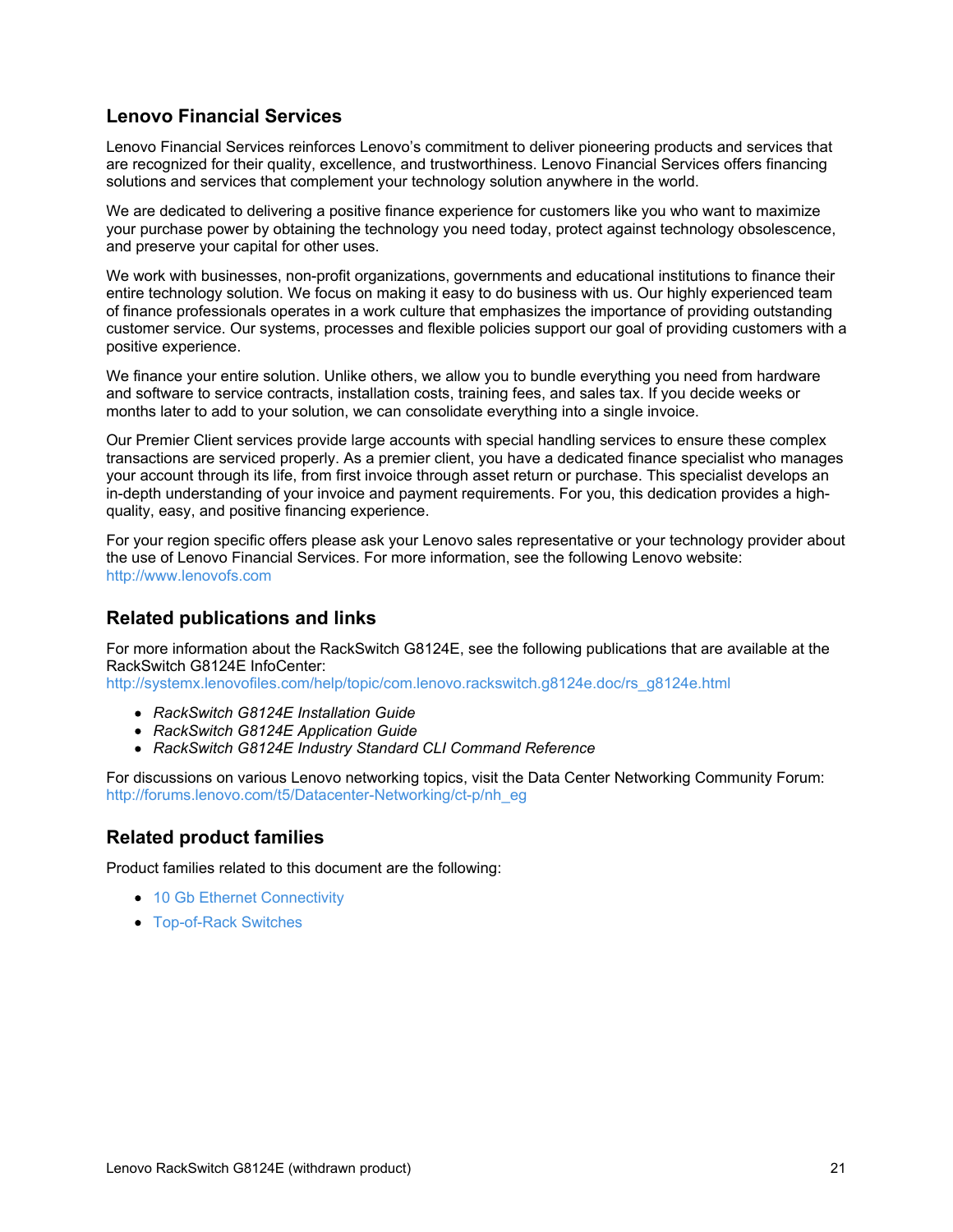## **Notices**

Lenovo may not offer the products, services, or features discussed in this document in all countries. Consult your local Lenovo representative for information on the products and services currently available in your area. Any reference to a Lenovo product, program, or service is not intended to state or imply that only that Lenovo product, program, or service may be used. Any functionally equivalent product, program, or service that does not infringe any Lenovo intellectual property right may be used instead. However, it is the user's responsibility to evaluate and verify the operation of any other product, program, or service. Lenovo may have patents or pending patent applications covering subject matter described in this document. The furnishing of this document does not give you any license to these patents. You can send license inquiries, in writing, to:

Lenovo (United States), Inc. 8001 Development Drive Morrisville, NC 27560 U.S.A. Attention: Lenovo Director of Licensing

LENOVO PROVIDES THIS PUBLICATION "AS IS" WITHOUT WARRANTY OF ANY KIND, EITHER EXPRESS OR IMPLIED, INCLUDING, BUT NOT LIMITED TO, THE IMPLIED WARRANTIES OF NON-INFRINGEMENT, MERCHANTABILITY OR FITNESS FOR A PARTICULAR PURPOSE. Some jurisdictions do not allow disclaimer of express or implied warranties in certain transactions, therefore, this statement may not apply to you.

This information could include technical inaccuracies or typographical errors. Changes are periodically made to the information herein; these changes will be incorporated in new editions of the publication. Lenovo may make improvements and/or changes in the product(s) and/or the program(s) described in this publication at any time without notice.

The products described in this document are not intended for use in implantation or other life support applications where malfunction may result in injury or death to persons. The information contained in this document does not affect or change Lenovo product specifications or warranties. Nothing in this document shall operate as an express or implied license or indemnity under the intellectual property rights of Lenovo or third parties. All information contained in this document was obtained in specific environments and is presented as an illustration. The result obtained in other operating environments may vary. Lenovo may use or distribute any of the information you supply in any way it believes appropriate without incurring any obligation to you.

Any references in this publication to non-Lenovo Web sites are provided for convenience only and do not in any manner serve as an endorsement of those Web sites. The materials at those Web sites are not part of the materials for this Lenovo product, and use of those Web sites is at your own risk. Any performance data contained herein was determined in a controlled environment. Therefore, the result obtained in other operating environments may vary significantly. Some measurements may have been made on development-level systems and there is no guarantee that these measurements will be the same on generally available systems. Furthermore, some measurements may have been estimated through extrapolation. Actual results may vary. Users of this document should verify the applicable data for their specific environment.

#### **© Copyright Lenovo 2022. All rights reserved.**

This document, TIPS1271, was created or updated on February 5, 2019.

Send us your comments in one of the following ways:

- Use the online Contact us review form found at: <https://lenovopress.com/TIPS1271>
- Send your comments in an e-mail to: [comments@lenovopress.com](mailto:comments@lenovopress.com?subject=Feedback for TIPS1271)

This document is available online at <https://lenovopress.com/TIPS1271>.